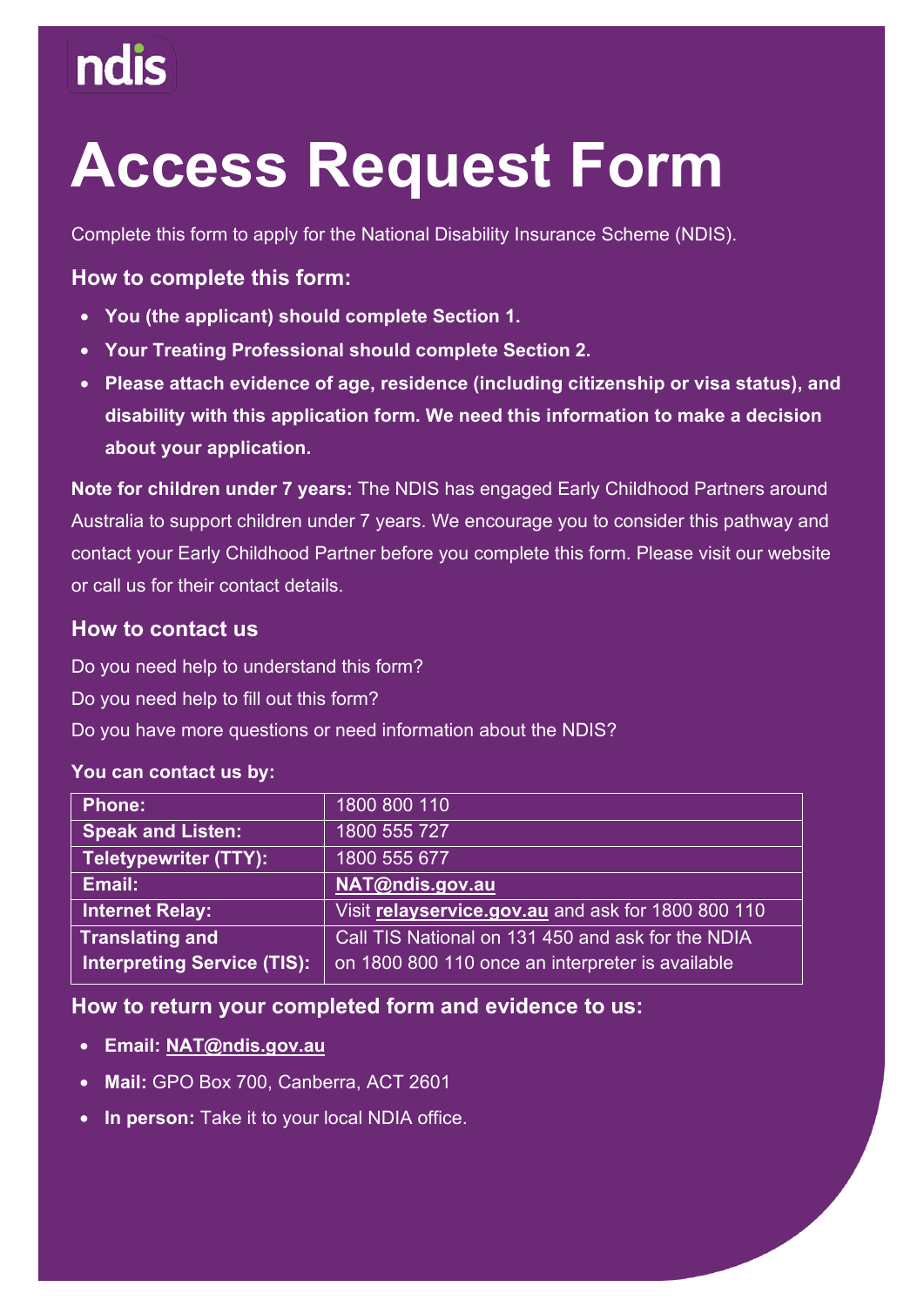# **Section 1: Completed by the Applicant or Representative**

## **Part A: Applicant's Information**

In **Part A**, you need to provide some information about yourself and where you live. To be eligible for the NDIS you must be under 65, live in Australia and be an Australian citizen or hold a permanent or special category visa.

| <b>Applicant Details</b>                                                       |                                                                                                                                    |
|--------------------------------------------------------------------------------|------------------------------------------------------------------------------------------------------------------------------------|
| 1. Title:                                                                      |                                                                                                                                    |
| (e.g. Ms, Mr, Mx)                                                              |                                                                                                                                    |
| 2. Given name/s:                                                               |                                                                                                                                    |
| 3. Preferred name:                                                             |                                                                                                                                    |
| 4. Surname:                                                                    |                                                                                                                                    |
| 5. Have you ever used, or been<br>known by another name?                       | <b>No</b><br>Yes - provide details below<br>Other name:<br>Type of name (e.g. legal name, name at birth, name<br>before marriage): |
| 6. Do you have a preferred gender<br>and/or pronoun?<br>(e.g. female, she/her) | Male<br>Female<br>Do not wish to disclose<br>Other - provide details below<br>Preferred gender:<br>Preferred pronoun:              |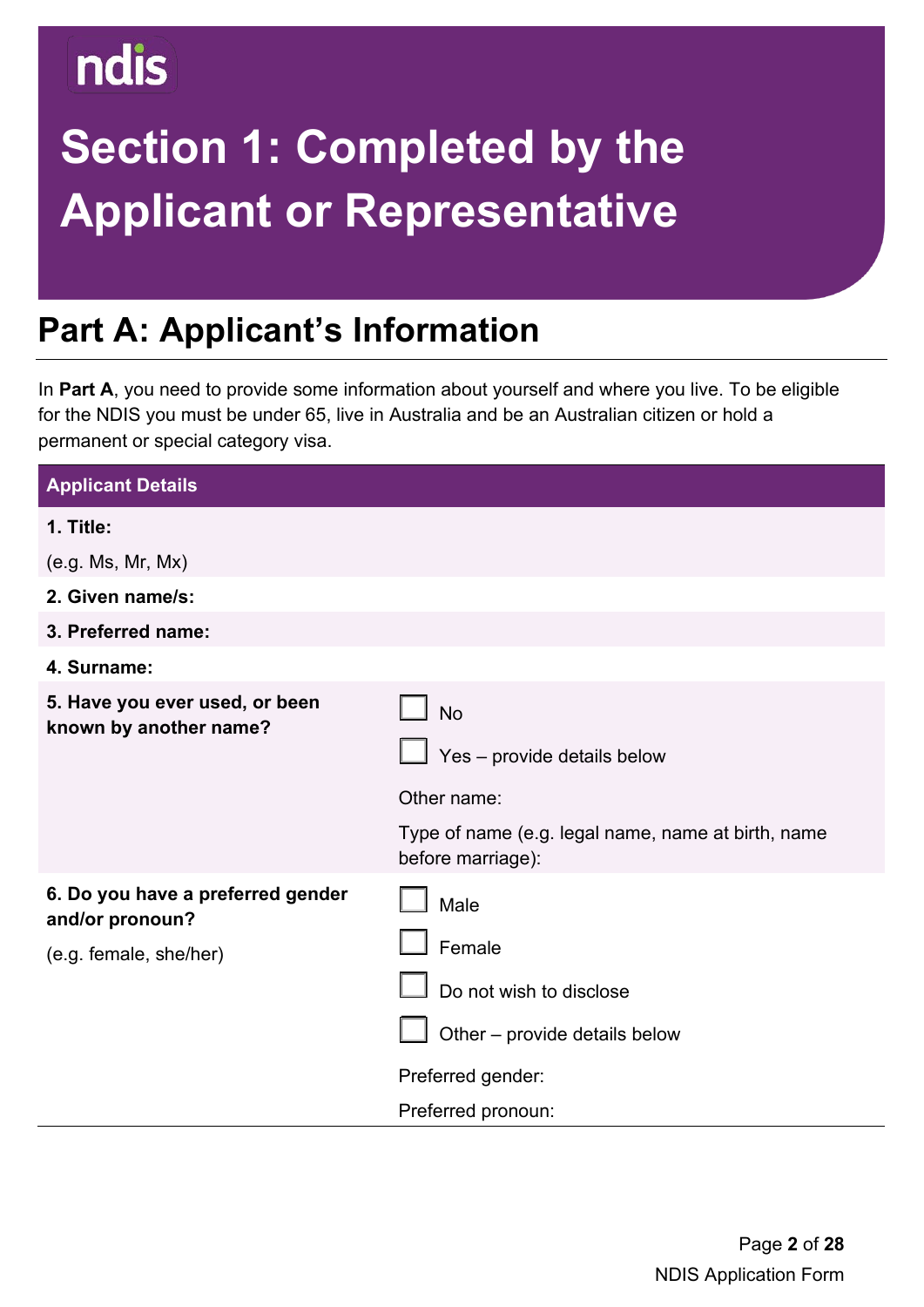| <b>Application Form</b>                                                                                                                       | <b>Section 1: The Applicant</b>                                                                                                                    |
|-----------------------------------------------------------------------------------------------------------------------------------------------|----------------------------------------------------------------------------------------------------------------------------------------------------|
|                                                                                                                                               |                                                                                                                                                    |
| 7. What is your date of birth?<br>(DD/MM/YYYY)                                                                                                | $\frac{1}{2}$                                                                                                                                      |
| Note: For children under 7, we<br>encourage parents/guardians to contact<br>your local Early Childhood Partner<br>before completing this form |                                                                                                                                                    |
| 8. Are you of Aboriginal and/or<br><b>Torres Strait Islander origin?</b>                                                                      | <b>No</b><br>Yes - Aboriginal<br>Yes - Torres Strait Islander<br>Yes - Aboriginal and Torres Strait Islander<br>Do not wish to disclose.           |
| 9. What is your country of birth?                                                                                                             |                                                                                                                                                    |
| 10. Are you living in Australia<br>permanently?                                                                                               | <b>No</b><br>Yes                                                                                                                                   |
| 11. Are you an Australian citizen?                                                                                                            | No - Go to Question 12<br>Yes - Go to Question 13                                                                                                  |
| 12. What type of visa do you have?                                                                                                            | Permanent Residence visa - provide details below<br>Protected Special Category visa<br>Other - provide details below<br>Visa type:<br>Nationality: |
| 13. What is your current home<br>address?                                                                                                     | Number, Street:<br>Suburb:<br>State: Please selec Postcode:                                                                                        |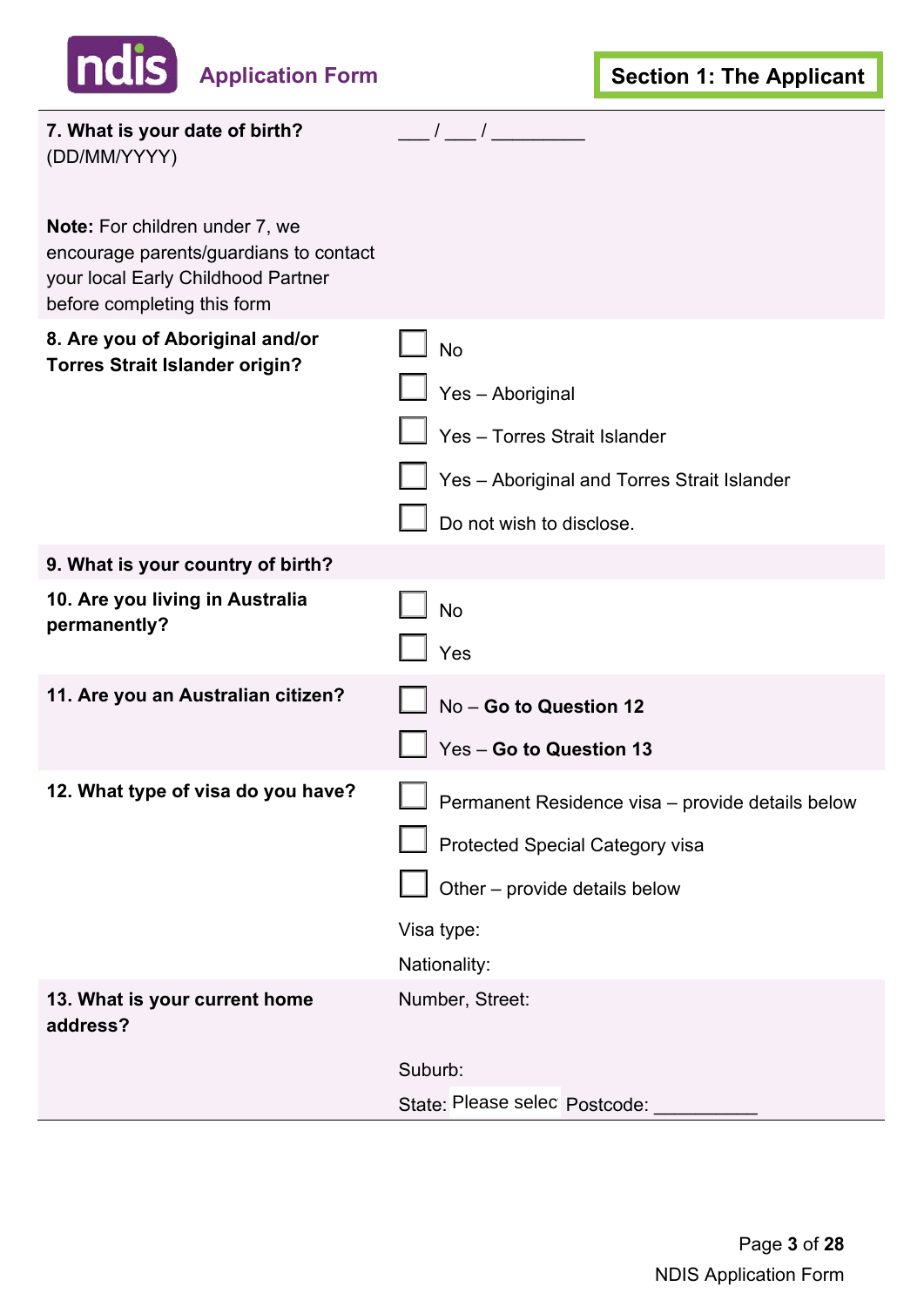

| 14. Is your postal address the same<br>as your home address?                                                                                      | Yes<br>No - provide your postal address below                                                                                                                                                                                                                   |                                                                                                             |  |  |
|---------------------------------------------------------------------------------------------------------------------------------------------------|-----------------------------------------------------------------------------------------------------------------------------------------------------------------------------------------------------------------------------------------------------------------|-------------------------------------------------------------------------------------------------------------|--|--|
| Note: You may want to let us know if<br>you are homeless, or if you are<br>currently living at an inpatient facility<br>or a correctional centre. | I have no fixed address - provide your contact<br>details below<br>I am in hospital or another inpatient facility - provide<br>the address below<br>I am living at a correctional centre – provide the<br>address below<br>Number, Street or PO Box:<br>Suburb: |                                                                                                             |  |  |
|                                                                                                                                                   | State:                                                                                                                                                                                                                                                          | Postcode:                                                                                                   |  |  |
| 15. Do you have an immediate family<br>member who is applying for the NDIS<br>or is already a participant?                                        | <b>No</b>                                                                                                                                                                                                                                                       | Yes - provide their names, NDIS reference number<br>(you can find this at the beginning of our letters) and |  |  |
| <b>Note:</b> When more than one NDIS                                                                                                              | relationship to you below                                                                                                                                                                                                                                       |                                                                                                             |  |  |
| participant lives in the same household,<br>we can consider your collective needs.                                                                | Family Member 1:                                                                                                                                                                                                                                                |                                                                                                             |  |  |
|                                                                                                                                                   | <b>NDIS Number:</b>                                                                                                                                                                                                                                             |                                                                                                             |  |  |
|                                                                                                                                                   | Family Member 2:                                                                                                                                                                                                                                                |                                                                                                             |  |  |
|                                                                                                                                                   | <b>NDIS Number:</b>                                                                                                                                                                                                                                             |                                                                                                             |  |  |
|                                                                                                                                                   | Family Member 3:                                                                                                                                                                                                                                                |                                                                                                             |  |  |
|                                                                                                                                                   | <b>NDIS Number:</b>                                                                                                                                                                                                                                             |                                                                                                             |  |  |
|                                                                                                                                                   | Family Member 4:                                                                                                                                                                                                                                                |                                                                                                             |  |  |
|                                                                                                                                                   | <b>NDIS Number:</b>                                                                                                                                                                                                                                             |                                                                                                             |  |  |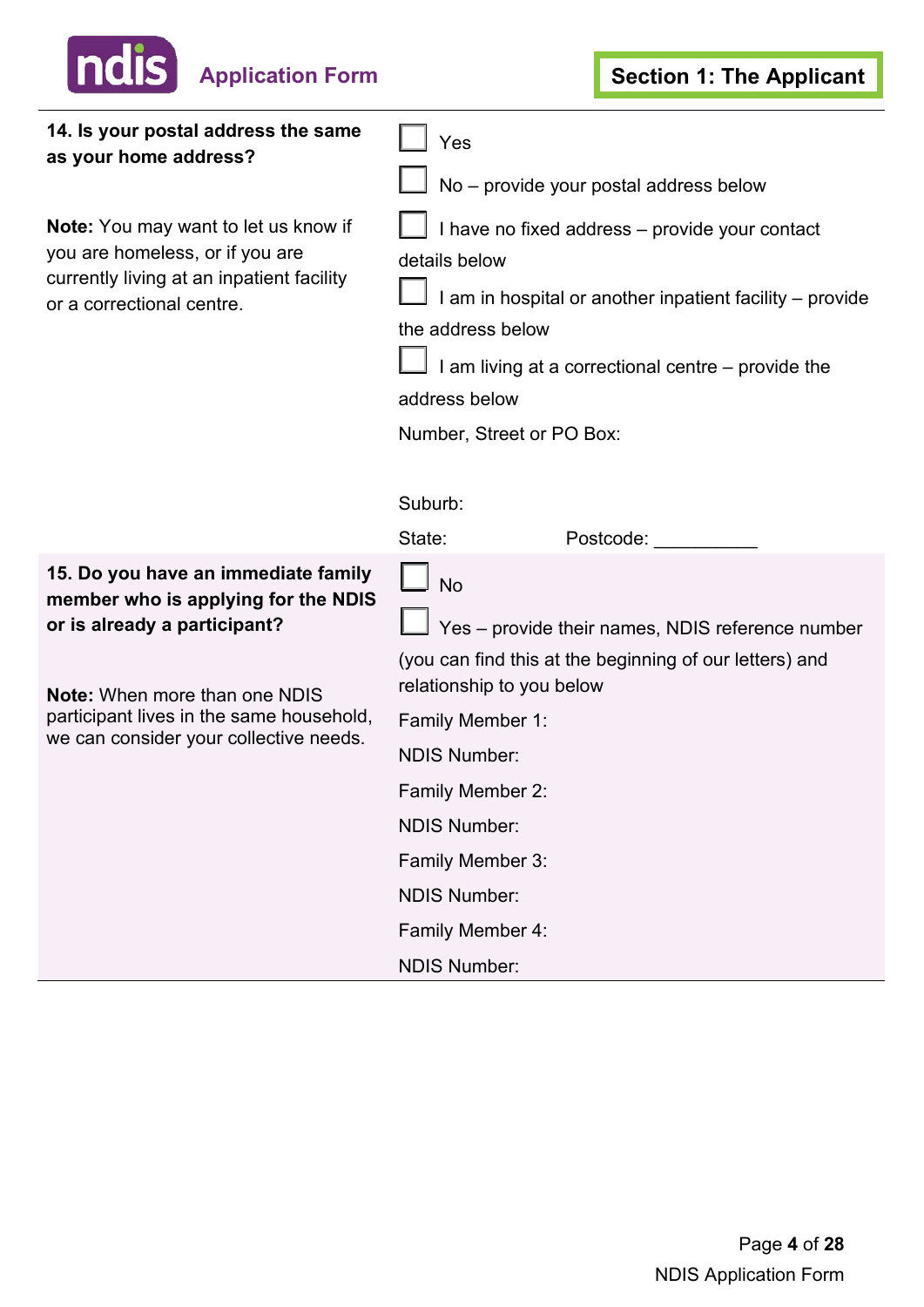

### **Part B: Privacy and Consent Declaration**

In **Part B**, you need to read through the declaration and complete the information below to tell us if you give your consent for us to collect your information.

#### **Privacy and Consent Declaration**

The National Disability Insurance Agency (NDIA) collects your personal and sensitive information to decide if you are eligible for the NDIS. If you are eligible, we will use this information to help develop, implement and review your NDIS Plan and do other things related to the NDIS.

We will collect your information directly from you unless it is not practical to do so. We can also collect your information from others when it is allowed under a law.

Sometimes we may need to:

- collect your personal and sensitive information from other people
- disclose your personal and sensitive information to other people.

We need your consent to share this information with other people to help us to decide whether you are eligible for the NDIS and, if so, to help make your NDIS plan. These other people are called third parties, and they may be a family member, representative, nominee, treating professional, support worker, community partner or other state, territory or Commonwealth Government agencies.

If you live in Shared Supported Accommodation, (a home shared with other people where you all share support from paid staff), we may also share your personal and sensitive information with staff who work at the group home. Sharing this information will help us to develop your NDIS plan if you become a participant.

 representative about your compensation matter. Collecting this information will to help us develop If you have received or may be entitled to a compensation payment for a personal injury, we need your consent to be able to collect and disclose your personal information from your legal your NDIS plan if you become a participant.

If we do not collect your personal and sensitive information, we may not be able to decide your eligibility for the NDIS or assist you with preparing and implementing an NDIS plan.

You can find out more about how we collect, use and disclose your personal and sensitive information by visiting the NDIS website: (**[ndis.gov.au](https://www.ndis.gov.au/)**). To find our Privacy Policy:

- navigate to our website, select '**About**', scroll and select '**Policies**', then '**Freedom of Information**', then '**Privacy**' from the menu on the right
- • for Easy English: follow the instructions above and then select '**Privacy Easy Read**' from the menu on the right.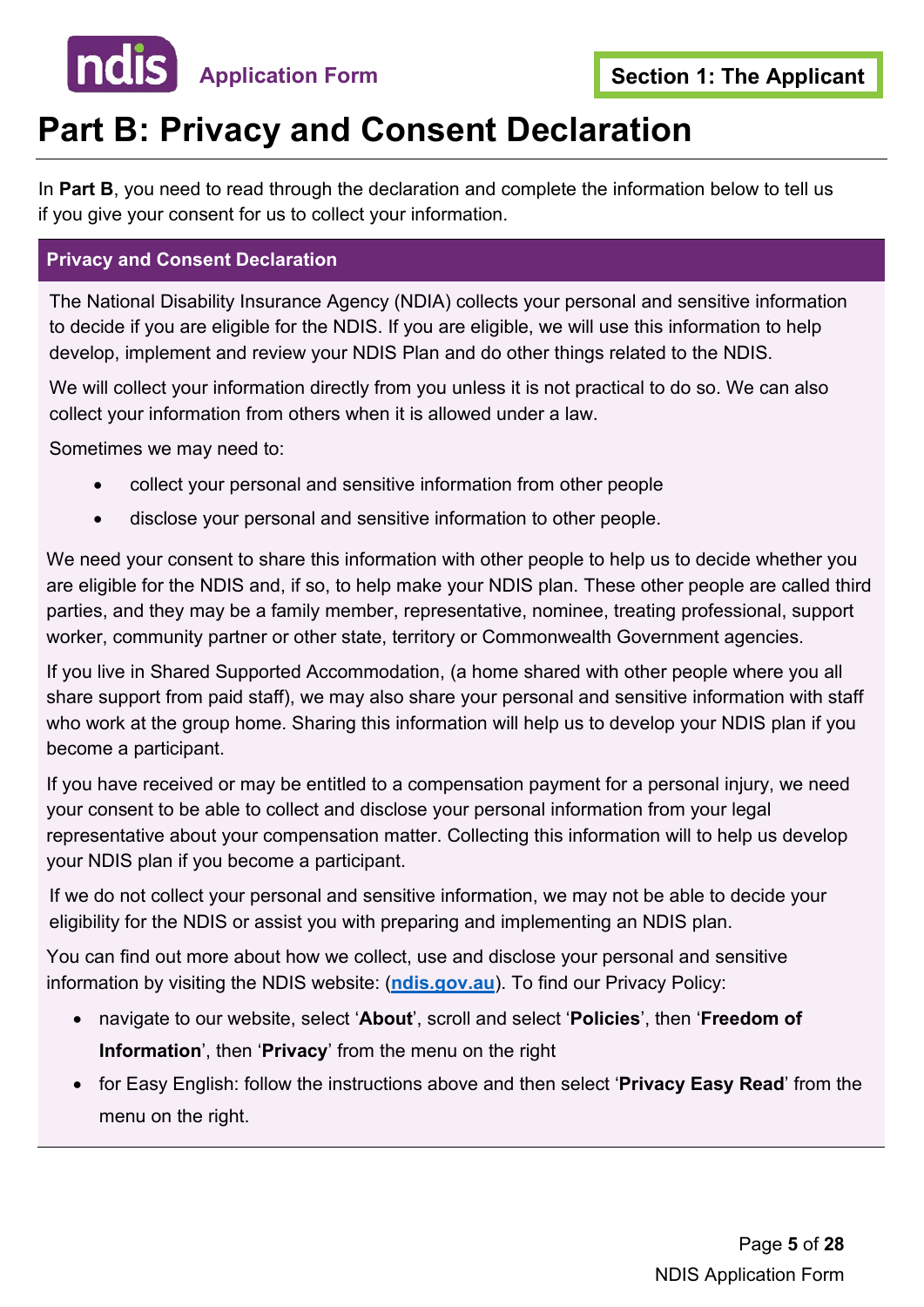## **Application Form**

#### **1. Provide third party consent**

**Do you consent to the NDIA collecting, using and disclosing your personal and sensitive information for the above purposes and in accordance with our Privacy Policy?** 

#### **Evidence of Age and Residence**

You must provide us with evidence to verify your age and residence. You can give us consent to get proof of your age and residence from Centrelink using your Customer Reference Number (CRN), or you can provide us with copies of the required documents yourself (**Go to Attachment B**  for more information).

Yes, I consent

No, I do not consent

 $\overline{\phantom{a}}$ 

 **Note:** If you want us to use Centrelink, you will need to make sure the name and address on your record is the same as the one you listed in **Part A - Question 14**.

**2. Provide consent to verify age and residence using Centrelink**

**Do you consent to the NDIA collecting your age and residence information from Centrelink using your Customer Reference Number (CRN?** 

Yes, I consent and my CRN is: \_\_\_\_\_\_\_\_\_\_\_\_\_\_\_\_\_\_\_\_\_\_\_\_\_\_

|  | Yes, I consent and I do not know my CRN |  |  |  |
|--|-----------------------------------------|--|--|--|
|--|-----------------------------------------|--|--|--|

**Note:** If the applicant is a child, this consent will apply to their Centrelink record and their associated parental record because the two records are linked within the Centrelink system. Where consent is given, we will access both records to check age and residence only.

No, I do not consent. I will provide copies of the required documents from **Attachment B**.

**Note:** If you do not consent, we will not be able to determine your NDIS eligibility until you provide the required information from Attachment B.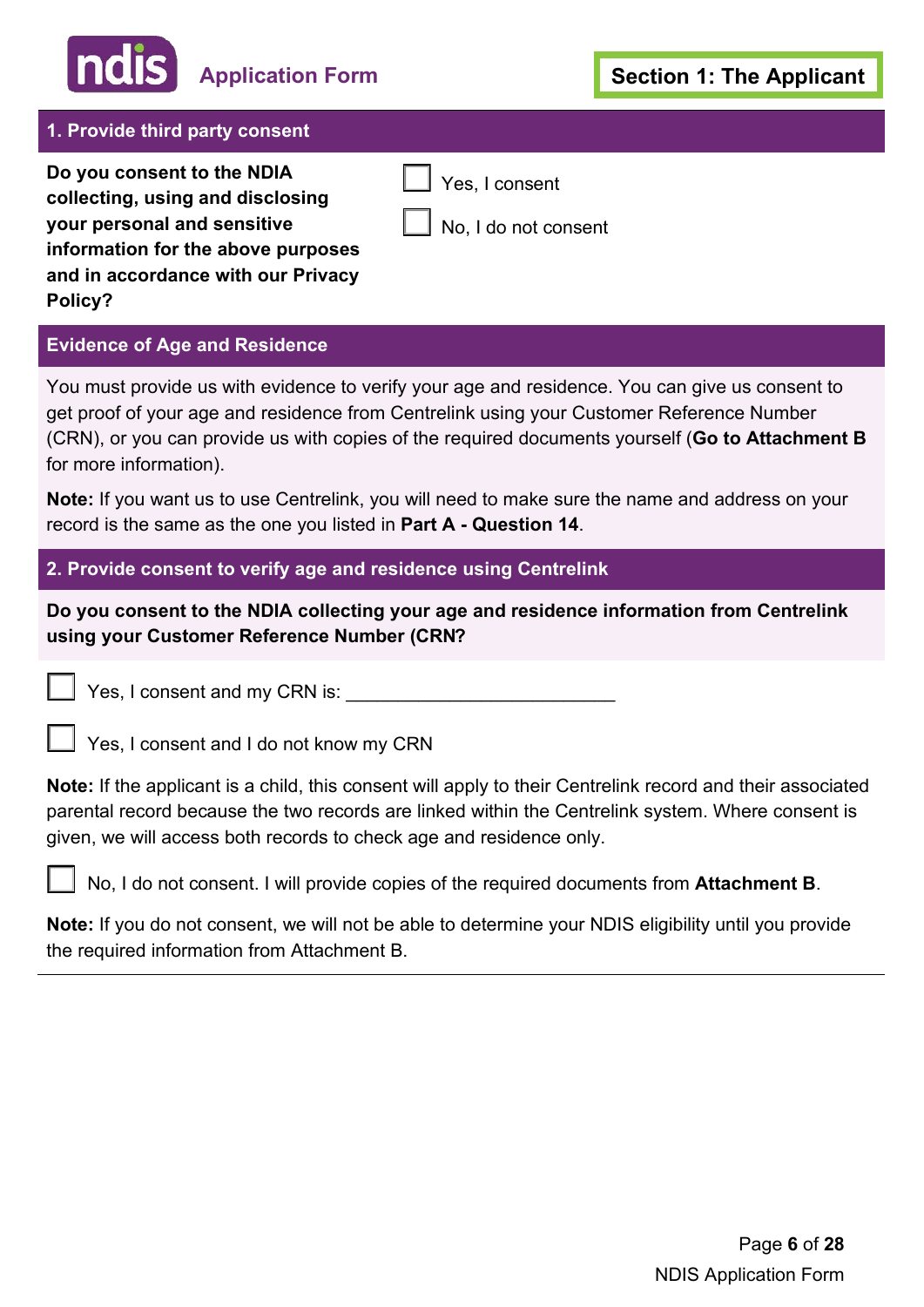

### **Part C: Contact Methods**

In **Part C**, you need to answer some questions about how you would like us to contact you.

| <b>Your Communication Preferences</b>                                                                                            |                                                                                                                                            |
|----------------------------------------------------------------------------------------------------------------------------------|--------------------------------------------------------------------------------------------------------------------------------------------|
| 1. Would you prefer us to send you<br>letters or emails?                                                                         | Letters<br>Emails                                                                                                                          |
| 2. Who would you like us to contact<br>about your application?                                                                   | Contact me - Go to Question 3<br>Contact my representative - Go to Part D                                                                  |
| <b>Note:</b> If you want us to contact your<br>representative, we will still need to send<br>you letters about your application. | Contact me and my representative - Go to Part D                                                                                            |
| 3. How would you like us to contact<br>you?                                                                                      | Home phone - provide details below<br>Mobile phone - provide details below<br>Email - provide details below<br>TTY - provide details below |
| 4. Can we use SMS to contact you?                                                                                                | No<br>Yes - I consent to being contacted by SMS<br>Please use SMS only, I am Deaf or Hard of Hearing                                       |
| 5. What is the main language spoken<br>at your home?                                                                             |                                                                                                                                            |
| 6. Do you need an interpreter to help<br>us communicate with you?                                                                | <b>No</b><br>Yes - provide language below:                                                                                                 |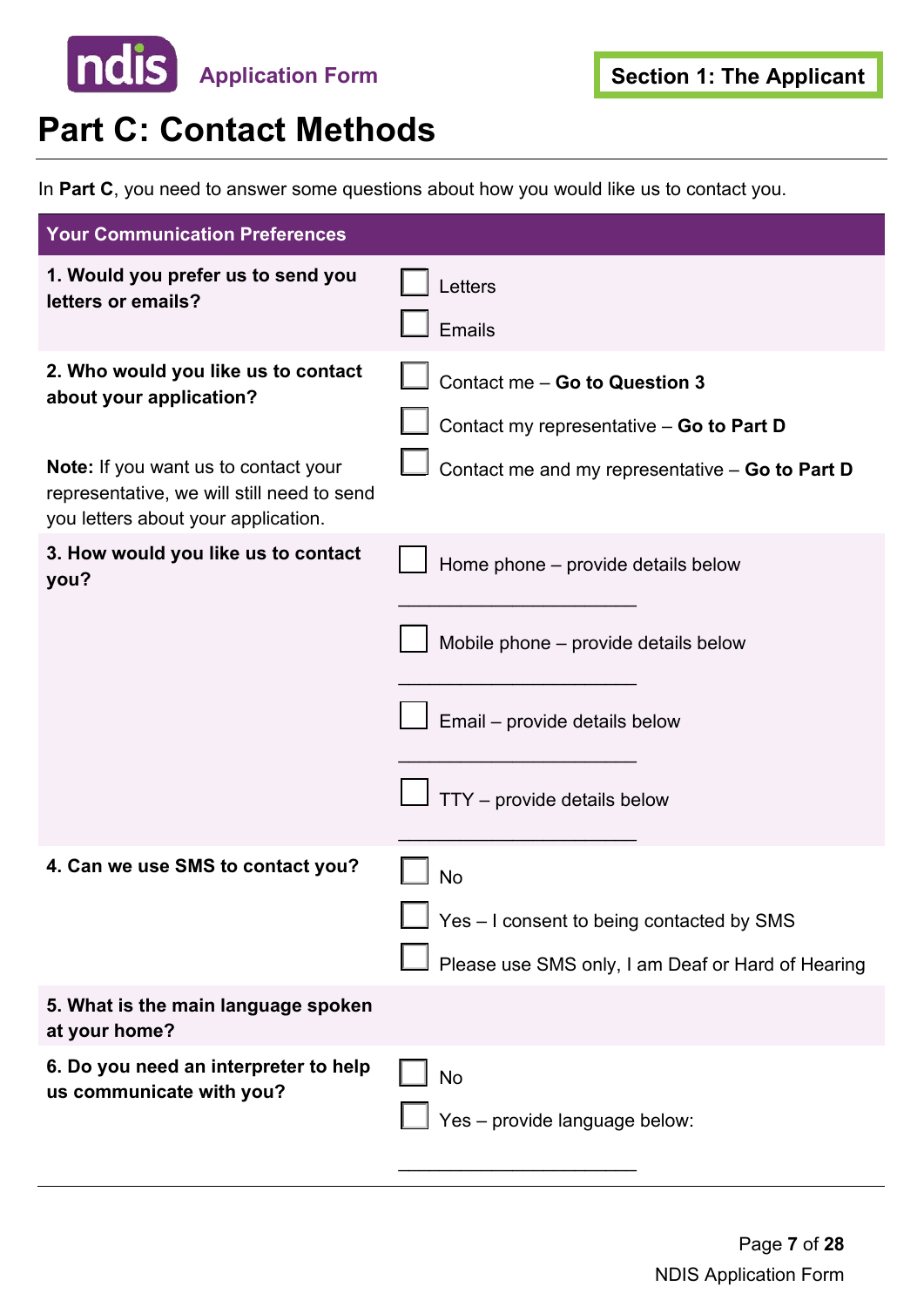

## **Part D: Parent, Legal Guardian or Representative**

You should complete **Part D** if you are filling out this form for:

- someone aged under 18 for whom you have parental responsibility, or
- someone for whom you are a representative or a legal guardian.

You do not need to complete this section if you are just helping the person fill out this form.

#### **Do you have parental responsibility?**

Parental responsibility means all of the duties and powers that parents have in relation to a child under 18 years of age. To have parental responsibility, you must not have ceased to have parental responsibility due to an order made under the [Family Law Act 1975](https://www.legislation.gov.au/Details/C2020C00374) or a law of a State or Territory.

All people with parental responsibility for an applicant aged under 18 years should provide their contact information to the NDIA.

#### **Are you a legally authorised representative?**

A legally authorised representative could be a:

- legal quardian
- public trustee
- power of attorney
- decision-maker appointed by an advance care health directive (living will).

A legally authorised representative must provide evidence (such as guardianship orders) verifying their authority to act on the applicant's behalf.

#### **1. Representative's Details**

- **1. First name/s:**
- **2. Surname:**

**3. What is your relationship to the applicant?**

**4. What is your authority to act on behalf of the applicant?**

 $\overline{\phantom{a}}$ Person with parental responsibility

 the applicant has provided express **Note:** You will need to provide proof that written or verbal consent for you to act

 $\mathsf{I}$ Legally Authorised Representative

 $\mathsf{I}$  The applicant has given consent for me to act on their behalf to apply for the NDIS.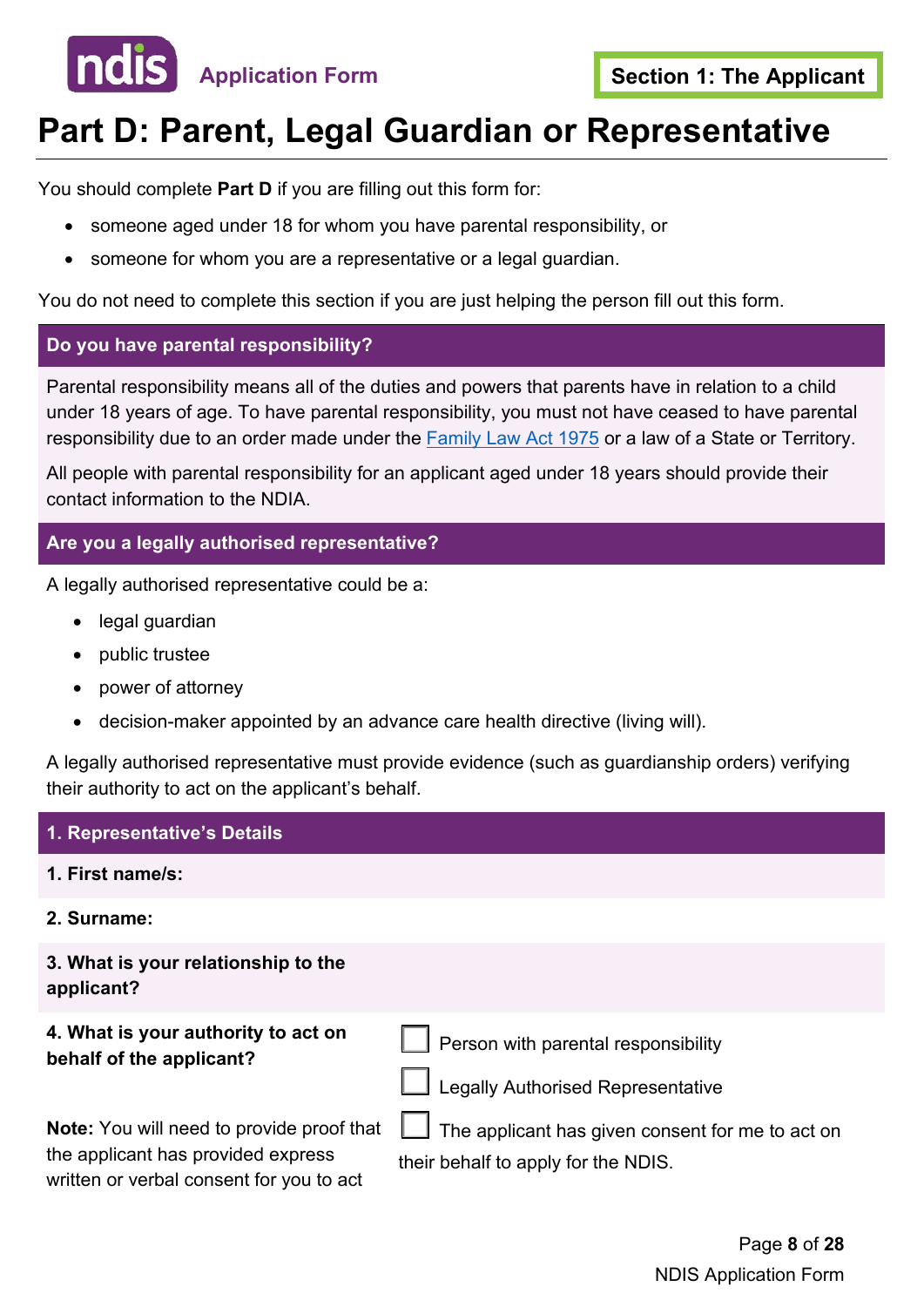| <b>ndis</b><br><b>Application Form</b>                                    | <b>Section 1: The Applicant</b>                                                                                                                                                                                                                                                                                                                                                                                       |
|---------------------------------------------------------------------------|-----------------------------------------------------------------------------------------------------------------------------------------------------------------------------------------------------------------------------------------------------------------------------------------------------------------------------------------------------------------------------------------------------------------------|
| on their behalf. An applicant can provide<br>evidence of this consent by: |                                                                                                                                                                                                                                                                                                                                                                                                                       |
| calling the NDIS to provide verbal<br>$\bullet$<br>consent, or            |                                                                                                                                                                                                                                                                                                                                                                                                                       |
| attaching written consent to this<br>$\bullet$<br>form.                   |                                                                                                                                                                                                                                                                                                                                                                                                                       |
| 5. What is your date of birth?<br>(DD/MM/YYYY)                            | $\frac{1}{1-\frac{1}{1-\frac{1}{1-\frac{1}{1-\frac{1}{1-\frac{1}{1-\frac{1}{1-\frac{1}{1-\frac{1}{1-\frac{1}{1-\frac{1}{1-\frac{1}{1-\frac{1}{1-\frac{1}{1-\frac{1}{1-\frac{1}{1-\frac{1}{1-\frac{1}{1-\frac{1}{1-\frac{1}{1-\frac{1}{1-\frac{1}{1-\frac{1}{1-\frac{1}{1-\frac{1}{1-\frac{1}{1-\frac{1}{1-\frac{1}{1-\frac{1}{1-\frac{1}{1-\frac{1}{1-\frac{1}{1-\frac{1}{1-\frac{1}{1-\frac{1}{1-\frac{1}{1-\frac{1$ |
| 6. How would you like us to contact<br>you?                               | Home phone - provide details below                                                                                                                                                                                                                                                                                                                                                                                    |
|                                                                           | Work phone - provide details below                                                                                                                                                                                                                                                                                                                                                                                    |
|                                                                           | Mobile phone - provide details below                                                                                                                                                                                                                                                                                                                                                                                  |
|                                                                           | Email - provide details below                                                                                                                                                                                                                                                                                                                                                                                         |
|                                                                           | TTY - provide details below                                                                                                                                                                                                                                                                                                                                                                                           |
| 7. Can we use SMS to contact you?                                         | $\Box$ No                                                                                                                                                                                                                                                                                                                                                                                                             |
|                                                                           | Yes, I consent to being contacted by SMS                                                                                                                                                                                                                                                                                                                                                                              |
| 8. Do you need an interpreter to help<br>us communicate with you?         | <b>No</b>                                                                                                                                                                                                                                                                                                                                                                                                             |
|                                                                           | $\Box$ Yes – provide language below:                                                                                                                                                                                                                                                                                                                                                                                  |
| 9. Would you prefer to receive letters<br>or emails about the applicant's | Letters                                                                                                                                                                                                                                                                                                                                                                                                               |
| access request?                                                           | Emails                                                                                                                                                                                                                                                                                                                                                                                                                |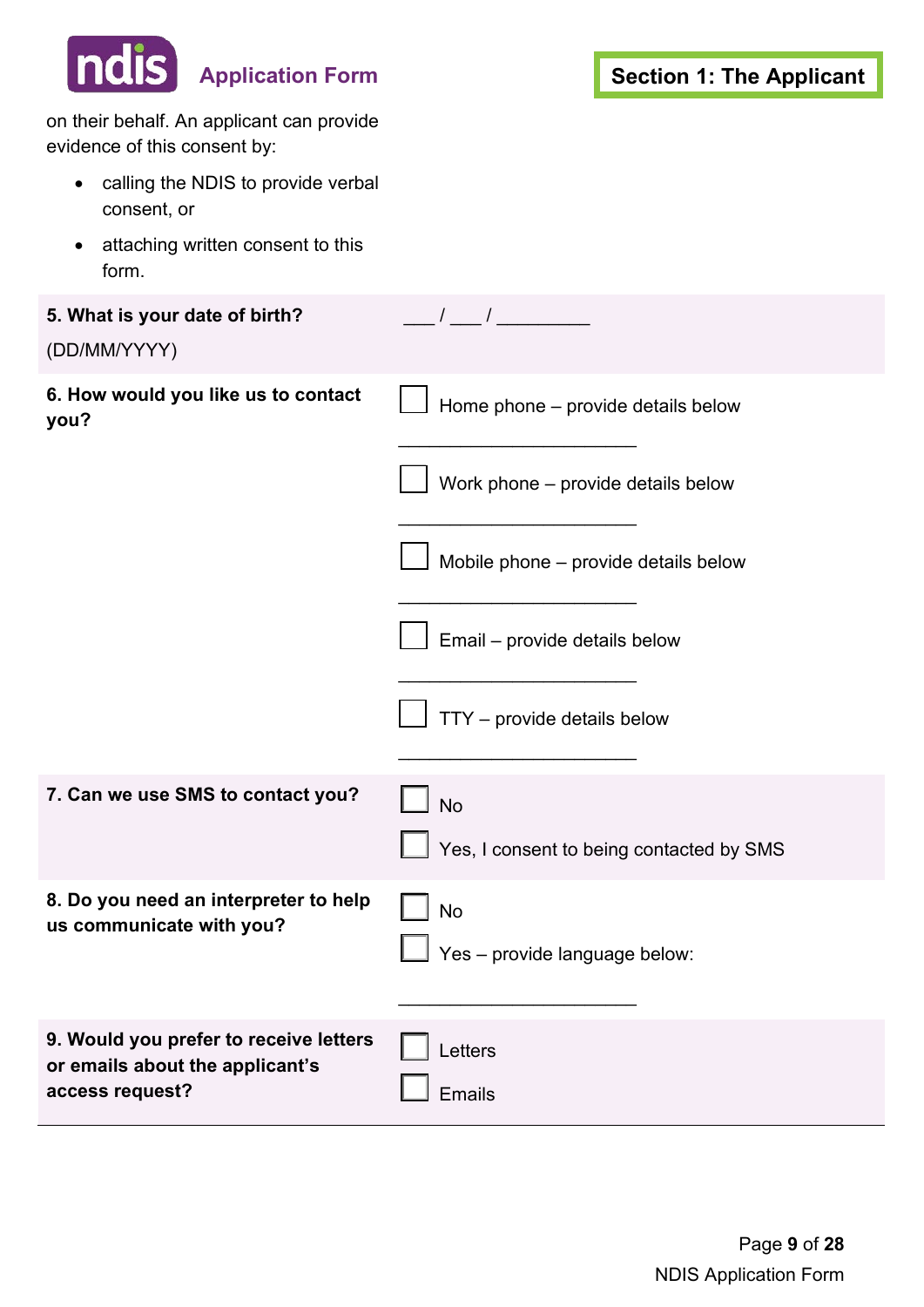

## **Part E: Overview of Disability**

 everyday activities. If you do not meet this eligibility criteria you may be eligible for the NDIS if In **Part E**, you need to give us some information about your disability. You may be eligible for the NDIS if you have a permanent and significant disability **and** it impacts your ability to perform you need early intervention supports now to reduce your future support needs.

| <b>Applicant's Disability</b>                                                          |                                                                                                                                                                                                                                                                                                                                                                                                                       |
|----------------------------------------------------------------------------------------|-----------------------------------------------------------------------------------------------------------------------------------------------------------------------------------------------------------------------------------------------------------------------------------------------------------------------------------------------------------------------------------------------------------------------|
| 1. What is your main disability?                                                       |                                                                                                                                                                                                                                                                                                                                                                                                                       |
| <b>Note:</b> Your main disability is the one<br>that has the most impact on your life. |                                                                                                                                                                                                                                                                                                                                                                                                                       |
| 2. Do you have any other disabilities<br>that substantially affect your                | Disability 2:                                                                                                                                                                                                                                                                                                                                                                                                         |
| everyday life?                                                                         | Disability 3:                                                                                                                                                                                                                                                                                                                                                                                                         |
|                                                                                        | Disability 4:                                                                                                                                                                                                                                                                                                                                                                                                         |
|                                                                                        | Disability 5:                                                                                                                                                                                                                                                                                                                                                                                                         |
| 3. Was your disability caused by an<br>accident or event?                              | <b>No</b>                                                                                                                                                                                                                                                                                                                                                                                                             |
|                                                                                        | $\Box$ Yes – provide the date of the accident/event below                                                                                                                                                                                                                                                                                                                                                             |
|                                                                                        | $\frac{1}{1-\frac{1}{1-\frac{1}{1-\frac{1}{1-\frac{1}{1-\frac{1}{1-\frac{1}{1-\frac{1}{1-\frac{1}{1-\frac{1}{1-\frac{1}{1-\frac{1}{1-\frac{1}{1-\frac{1}{1-\frac{1}{1-\frac{1}{1-\frac{1}{1-\frac{1}{1-\frac{1}{1-\frac{1}{1-\frac{1}{1-\frac{1}{1-\frac{1}{1-\frac{1}{1-\frac{1}{1-\frac{1}{1-\frac{1}{1-\frac{1}{1-\frac{1}{1-\frac{1}{1-\frac{1}{1-\frac{1}{1-\frac{1}{1-\frac{1}{1-\frac{1}{1-\frac{1}{1-\frac{1$ |
| 4. Have you sought compensation<br>regarding that accident or event?                   | No - Go to Question 6                                                                                                                                                                                                                                                                                                                                                                                                 |
|                                                                                        | Yes - Go to Question 5                                                                                                                                                                                                                                                                                                                                                                                                |
| 5. Has the compensation claim been<br>finalised?                                       | No - Go to Question 6                                                                                                                                                                                                                                                                                                                                                                                                 |
|                                                                                        | Yes - provide details below                                                                                                                                                                                                                                                                                                                                                                                           |
|                                                                                        | What date was the claim finalised?                                                                                                                                                                                                                                                                                                                                                                                    |
|                                                                                        | How much was the compensation payment?                                                                                                                                                                                                                                                                                                                                                                                |
| 6. Have you received legal advice                                                      | <b>No</b>                                                                                                                                                                                                                                                                                                                                                                                                             |
| about your compensation claim?                                                         | Yes                                                                                                                                                                                                                                                                                                                                                                                                                   |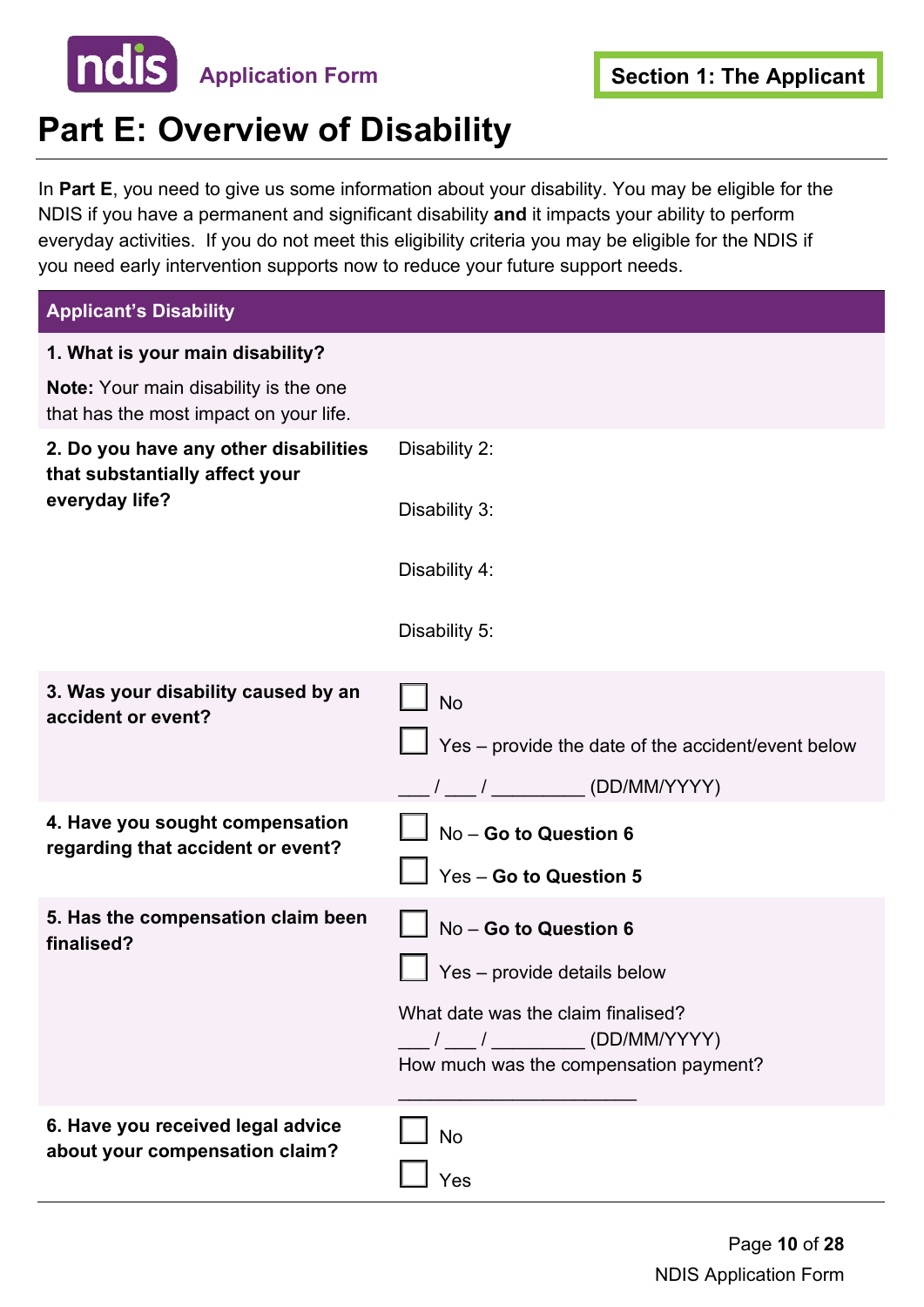#### **How to provide evidence of Disability**

You need to provide us with evidence about your disability. You can do this by:

- asking your Treating Professional to complete **Section 2 Part B**, or
- providing copies of existing reports, assessments or letters you already have, such as a Care and Needs Scale (CANS).

 Your Treating Professional may be a GP, psychologist, or speech pathologist. You can find information about what to provide and who can provide it, on our website (**[ndis.gov.au](https://www.ndis.gov.au/)**). Select '**Applying**', scroll and select '**How to apply**', then '**Providing evidence of your disability**'.

#### **How to provide evidence of Early Intervention support needs**

You need to provide us with evidence about your need for Early Intervention. You can do this by:

- asking your Treating Professional to complete **Section 2 Part C**, or
- providing copies of existing reports, assessments or letters you already have.

 Select '**Applying**', scroll and select '**How to apply**', then '**Providing evidence of your disability**'. Your Treating Professional may be a GP, paediatrician, or occupational therapist. You can find information about what to provide and who can provide your evidence on our website (**[ndis.gov.au](https://www.ndis.gov.au/)**).

#### **How to provide evidence of functional capacity**

You need to provide us with evidence about how your disability impacts your ability to complete everyday activities in the following areas:

- mobility the ability to move freely and use limbs
- communication the ability to express wants and needs through spoken, written and/or nonverbal methods
- social interaction the ability to connect with others and behave appropriately within limits
- learning the ability to retain information and develop new skills
- self-care the ability to care for basic needs such as hygiene and feeding
- self-management the ability to organise and make decisions for yourself.

You can do this by:

- asking your Treating Professional, support workers, family members and carers to complete **Section 2 – Part E**, or
- providing copies of existing reports, assessments or letters you already have.

**Note:** You may need to book a longer appointment with your Treating Professional to complete this section of the form.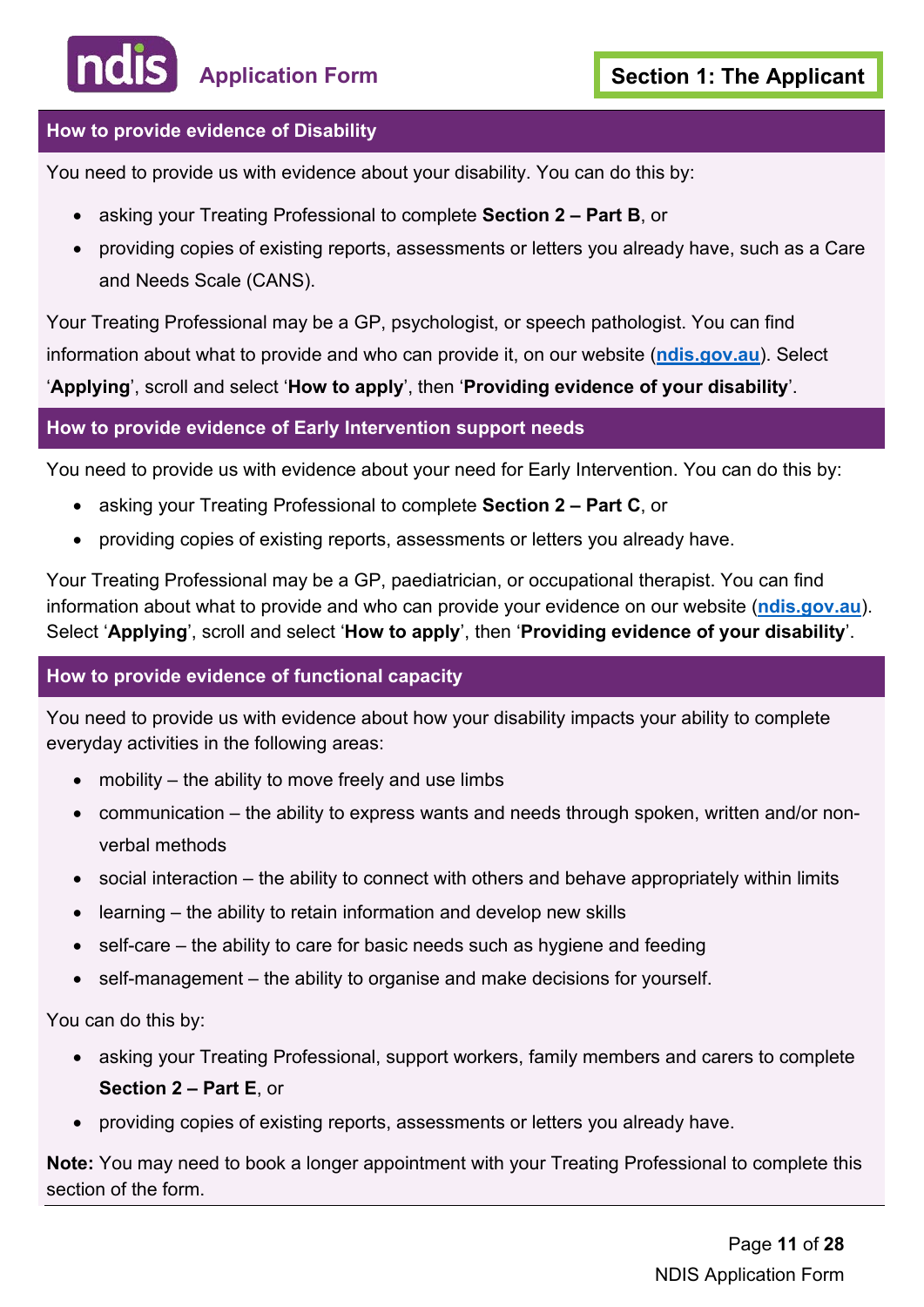

## **Part F: Signature and Declaration**

You can only complete this section if you:

- are the applicant
- have parental responsibility for the applicant (under 18 years of age)
- have legal authority to act for the applicant, and have provided evidence in **Part D**.

#### **By signing this document:**

- I certify that the information I have provided is true and correct.
- I confirm that I am authorised to provide the personal details presented and I consent to my information being checked with the document issuer or official record holder via third party systems for the purpose of confirming my identity.
- circumstance (or likely changes in circumstance) that may affect my application as per the • I understand that I must inform the NDIA as soon as possible about any changes in [Change in Circumstances](https://www.ndis.gov.au/participants/using-your-plan/changing-your-plan/change-circumstances) page on our website.
- I understand that giving false or misleading information is a serious offence.
- I consent to the NDIA collecting, using and disclosing my information if indicated in **Part B**.
- time by letting the NDIA know. • I understand I can withdraw my consent for the NDIA to do things with my information at any
- I understand I can access the NDIA's [online Privacy Policy on the NDIS website](https://www.ndis.gov.au/about-us/policies/privacy) or by contacting the NDIA.
- • I understand that if I have selected email in **Part C** or **Part D** as my preferred means of communication, that the NDIA may email me sensitive or confidential information, the security of which cannot be guaranteed once it leaves the NDIA system.
- • I understand that if further evidence or information is requested by the NDIA and I do not comply with this request within the specified timeframe, my application may be taken to be withdrawn as per [subsection 26\(3\) of the National Disability Insurance Scheme Act \(2013\).](https://www.legislation.gov.au/Details/C2020C00392)
- participant in the NDIS: Helping Children with Autism, Better Start and Mobility Allowance. • I acknowledge that access to the following Commonwealth programs will cease if I become a

#### **1. Applicant or representative's signature**

**2. Your full name:**

**3. Date (DD/MM/YYYY):** \_\_\_ / \_\_\_ / \_\_\_\_\_\_\_\_\_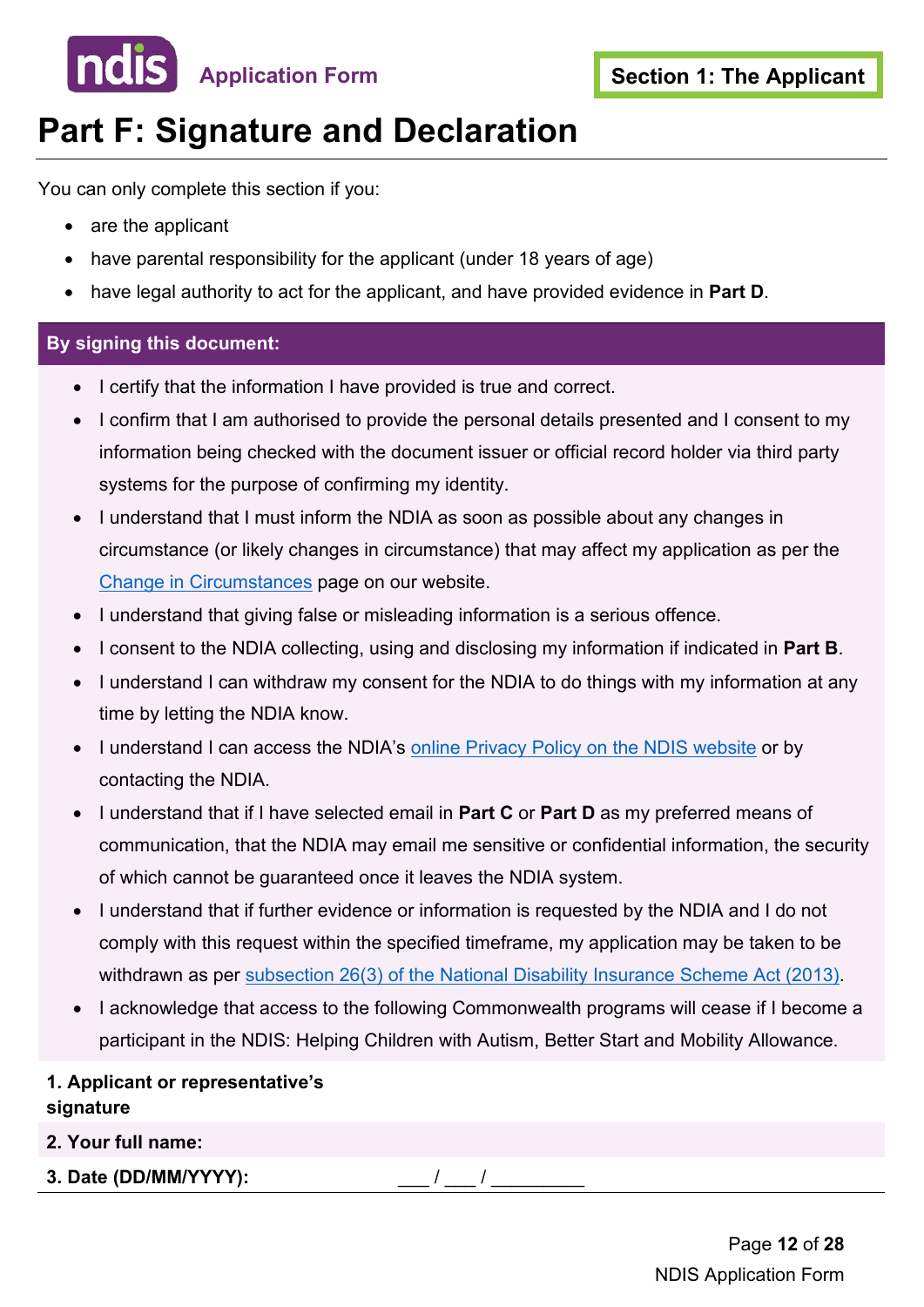# **Section 2: Completed by the Treating Professional**

## **Part A: Treating Professional's Information**

 name, contact details, and qualifications to process the applicant's NDIS application. We may The National Disability Insurance Agency (NDIA) collects your personal information, such as need to communicate with you about the applicant's request while we are determining their eligibility for the NDIS.

To find out more about our Privacy Policy, go to our website (**[ndis.gov.au](https://www.ndis.gov.au/)**), select '**About**', scroll and select '**Policies**', then '**Freedom of Information**', then '**Privacy**' from the menu on the right.

For more information about completing this form, go to our website (**[ndis.gov.au](https://www.ndis.gov.au/)**), select '**Applying**', scroll down and select '**Information for GPs and health professionals**'.

| <b>Applicant's Treating Professional</b>           |                                                                         |           |
|----------------------------------------------------|-------------------------------------------------------------------------|-----------|
| 1. First name:                                     |                                                                         |           |
| 2. Surname:                                        |                                                                         |           |
| 3. Professional qualification(s):                  |                                                                         |           |
| 4. Provider registration number:                   |                                                                         |           |
| 5. Length of time you've treated the<br>applicant: |                                                                         |           |
| 6. Business address:                               | Business name:<br>Number and Street:<br>Suburb:<br>State: Please select | Postcode: |
| 7. Phone:                                          |                                                                         |           |
| 8. Email:                                          |                                                                         |           |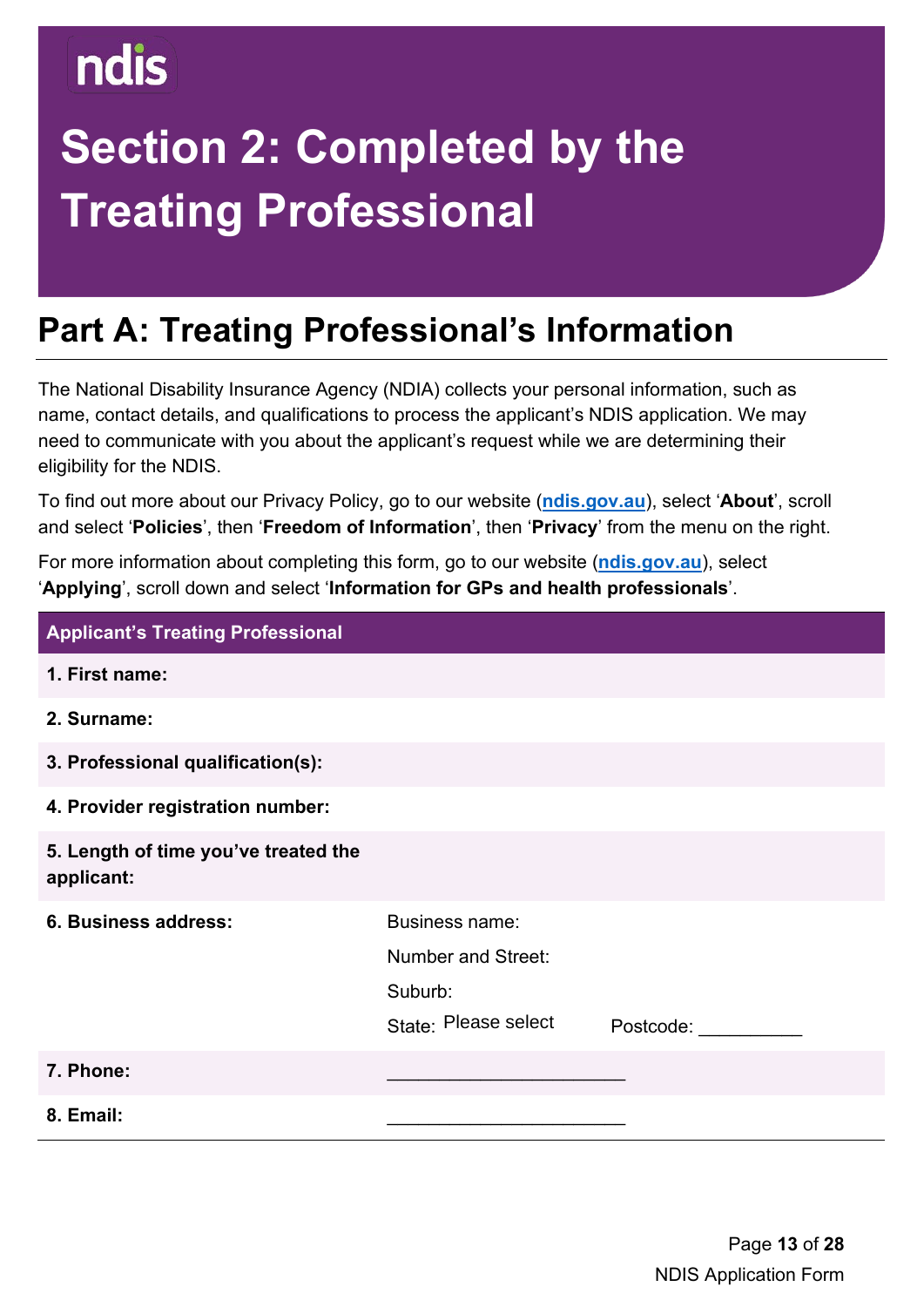

## **Part B: Evidence of Disability**

In **Part B**, you will need to provide information about the applicant's disability. This information should provide evidence of:

- their primary disability and any other disabilities they may have
- if their disability is permanent.

#### **Applicant's disability**

| 1. What is the applicant's main<br>disability?                                                                                                                  |                                                                                                                                               |
|-----------------------------------------------------------------------------------------------------------------------------------------------------------------|-----------------------------------------------------------------------------------------------------------------------------------------------|
| The main disability is the one that has<br>the most impact on the applicant's life.                                                                             |                                                                                                                                               |
| 2. Does the applicant have any other<br>disabilities?                                                                                                           | <b>No</b><br>Yes - provide details below<br>Disability 2:<br>Disability 3:                                                                    |
| 3. How long has the applicant's<br>functional capacity been affected by<br>their disability?                                                                    |                                                                                                                                               |
| 4. Is the impairment time limited<br>and/or degenerative in nature?                                                                                             | <b>No</b><br>Yes - time limited<br>Yes - degenerative                                                                                         |
| 5. Is the impairment currently being<br>treated?<br>If more space is required, please<br>attach a separate document with<br>details or use the space in Part F. | $\Box$ No<br>Yes - provide details about current<br>treatments/interventions being implemented below<br>a) Description of current treatments: |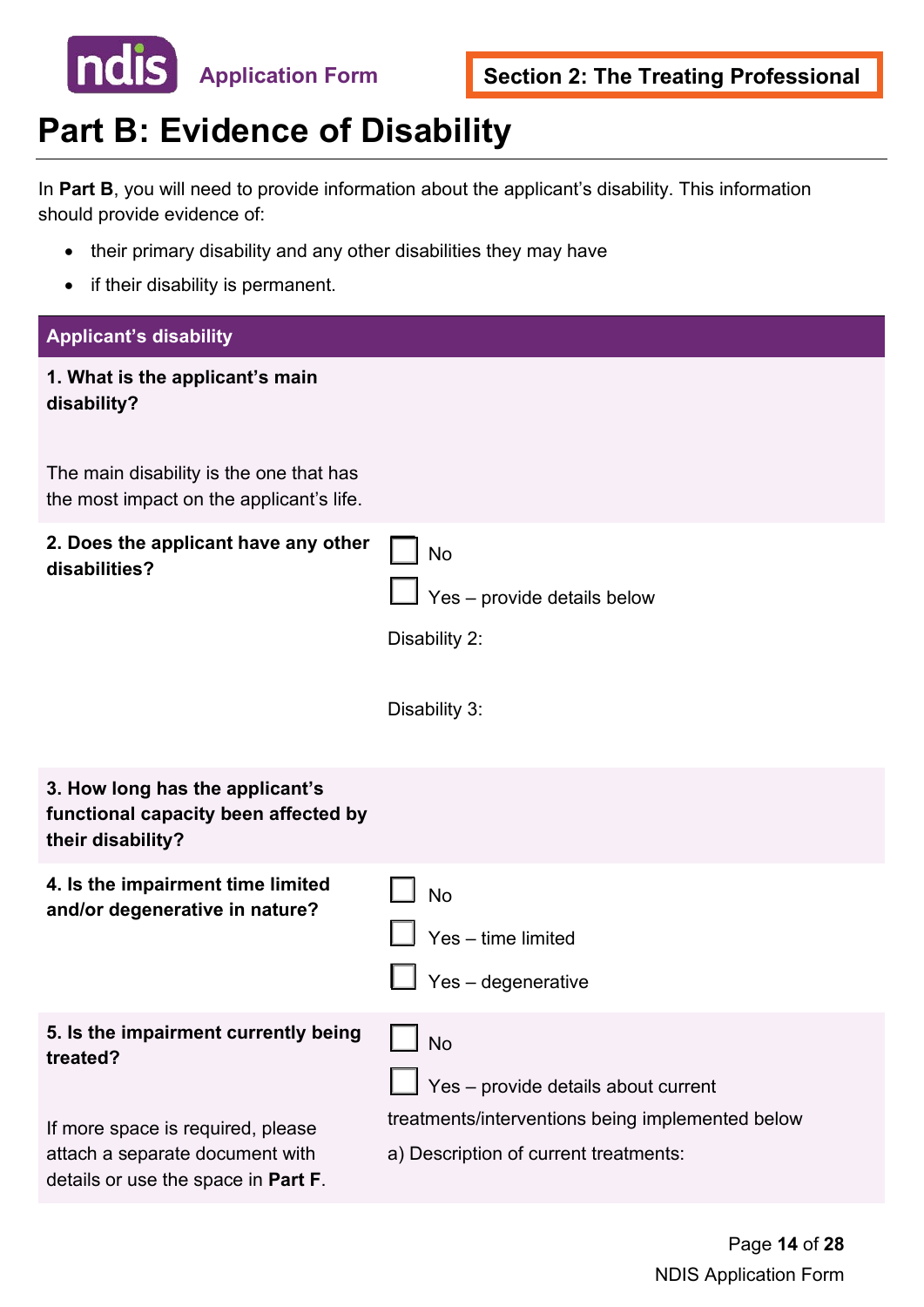

details or use the space in **Part F**.

 b) Duration/frequency of current treatments: If more space is required, please If more space is required, please **6. Provide details about previous treatments/interventions:** attach a separate document with details or use the space in **Part F**. **7. Are there any available, evidencebased treatments/interventions that are likely to substantially relieve the applicant's impairment? Note:** If any commonly known treatments are yet to be pursued, please attach a separate document with your clinical rationale. attach a separate document with c) Expected results of current treatments: a) Description of previous treatments: b) Duration/frequency of previous treatments: c) Results of previous treatments: No Yes – provide details below a) Description of available treatments: b) Duration/frequency of available treatments: c)Expected results of available treatments: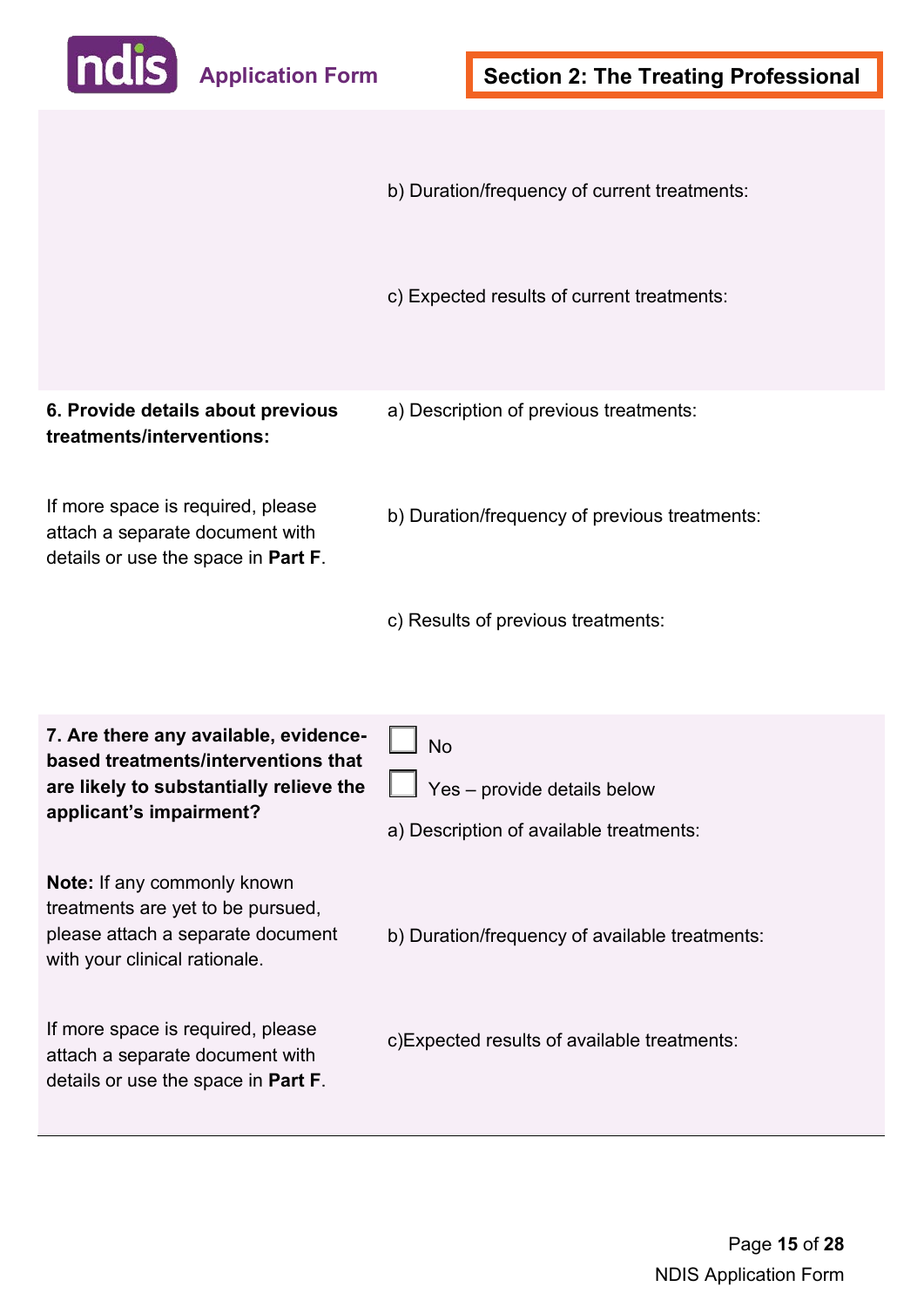

## **Part C: Early Intervention**

An applicant may be eligible for the NDIS if they meet the early intervention requirements. Early intervention is intended to reduce the long term impacts of a person's disability, reduce their future support needs and sustain their informal supports.

For more information about Early Intervention requirements, go to our website (**[ndis.gov.au](https://www.ndis.gov.au/)**), select '**About**', scroll down and select '**Operational Guidelines**', and select '**Access to the NDIS – Early intervention requirements**'.

**For children under 7, we encourage parents/guardians to contact their local Early Childhood Partner before completing this section.** 

| <b>Applicant's Early Intervention support needs</b>                                                                                                      |                                                                                                                                                            |  |  |  |
|----------------------------------------------------------------------------------------------------------------------------------------------------------|------------------------------------------------------------------------------------------------------------------------------------------------------------|--|--|--|
| 1. Are Early Intervention supports<br>likely to reduce the applicant's<br>future support needs?                                                          | No - Go to Part D<br>Yes - Go to Question 2                                                                                                                |  |  |  |
| 2. The provision of early supports<br>will:                                                                                                              | Alleviate the impact on functional capacity<br>Prevent deterioration of functional capacity<br>Improve functional capacity<br>Strengthen existing supports |  |  |  |
| 3. Provide details of your<br>recommendations for early<br>intervention support:<br>If more space is required, please<br>attach a separate document with | a) Description of recommended interventions:<br>b) Duration/frequency of recommended interventions:                                                        |  |  |  |
| details or use <b>Part F</b> .                                                                                                                           | c) Expected results of recommended intervention:                                                                                                           |  |  |  |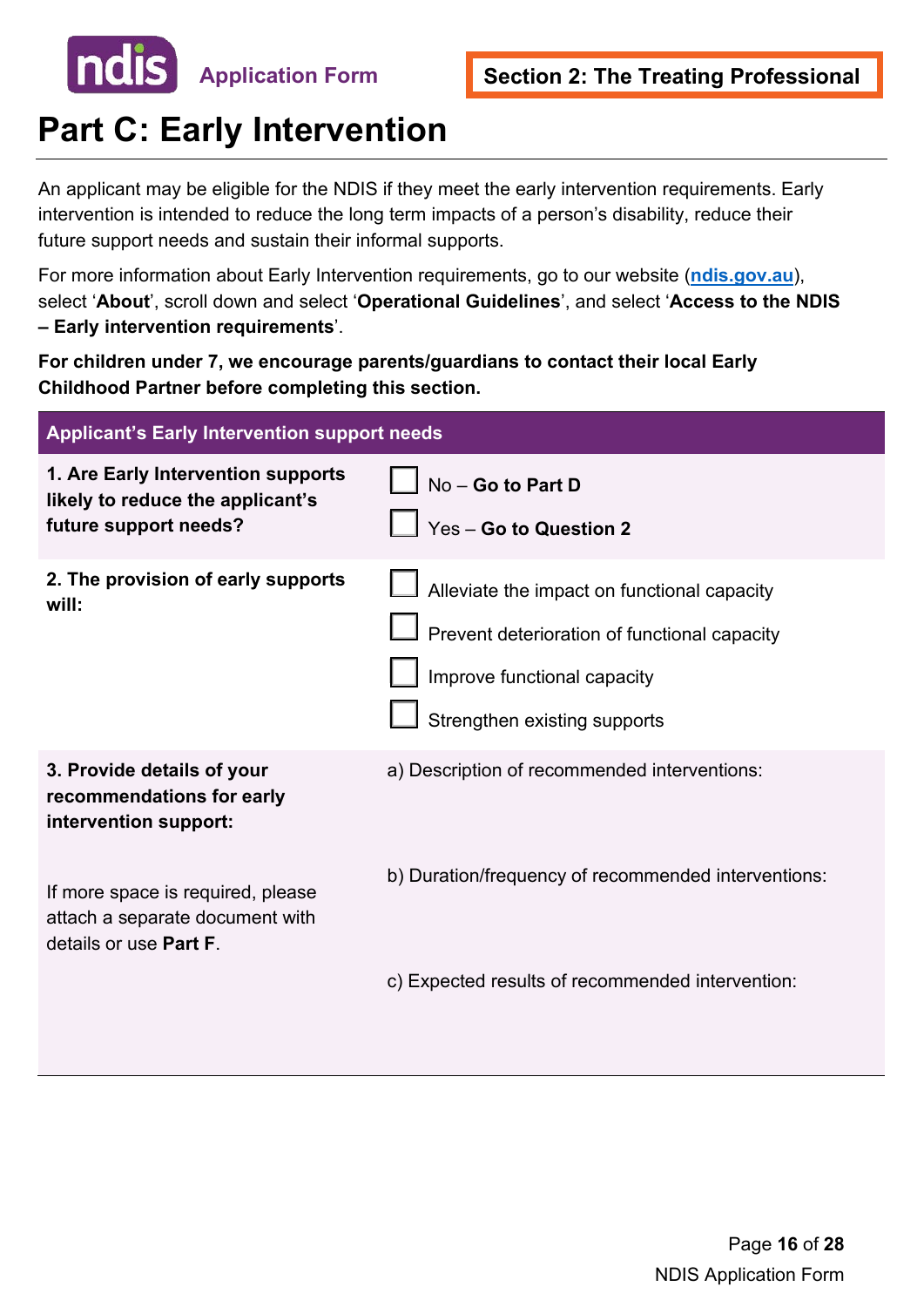

## **Part D: Existing Assessments**

Have any of the following assessments been completed with the applicant?



Yes – Provide details below

|  | $\Box$ No – Go to Part E |  |  |  |  |
|--|--------------------------|--|--|--|--|
|--|--------------------------|--|--|--|--|

Providing copies of existing assessments helps the applicant to get a quick and accurate eligibility decision and reduces delays for the person when they have to provide more information.

| <b>Assessment Type</b>                                                        | Date: | <b>Result:</b> | <b>Attached?</b> |
|-------------------------------------------------------------------------------|-------|----------------|------------------|
| Care and Needs Scale (CANS)                                                   |       |                | Yes              |
| Gross Motor Functional Classification Scale (GMFCS)                           |       |                | Yes              |
| <b>Hearing Acuity Score</b>                                                   |       |                | Yes              |
| Diagnostic & Statistical Manual of Mental Disorders,<br>Fifth Edition (DSM-5) |       |                | Yes              |
| <b>Visual Acuity Score</b>                                                    |       |                | Yes              |
| <b>Communication Function Classification</b><br>System (CFCS)                 |       |                | Yes              |
| <b>Vineland Adaptive Behaviour Scale</b><br>(Vineland-II)                     |       |                | Yes              |
| Modified Rankin Scale (mRS)                                                   |       |                | Yes              |
| <b>Manual Ability Classification Scale (MACS)</b>                             |       |                | Yes              |
| American Spinal Injury Association Impairment Scale<br>(ASIA/AIS)             |       |                | Yes              |
| <b>Disease Steps</b>                                                          |       |                | Yes              |
| <b>Expanded Disability Status Scale (EDSS)</b>                                |       |                | Yes              |
| Health of the Nation Outcome Scales (HoNOS)                                   |       |                | Yes              |
| Life Skills Profile 16 (LSP-16)                                               |       |                | Yes              |
| Other:                                                                        |       |                | Yes              |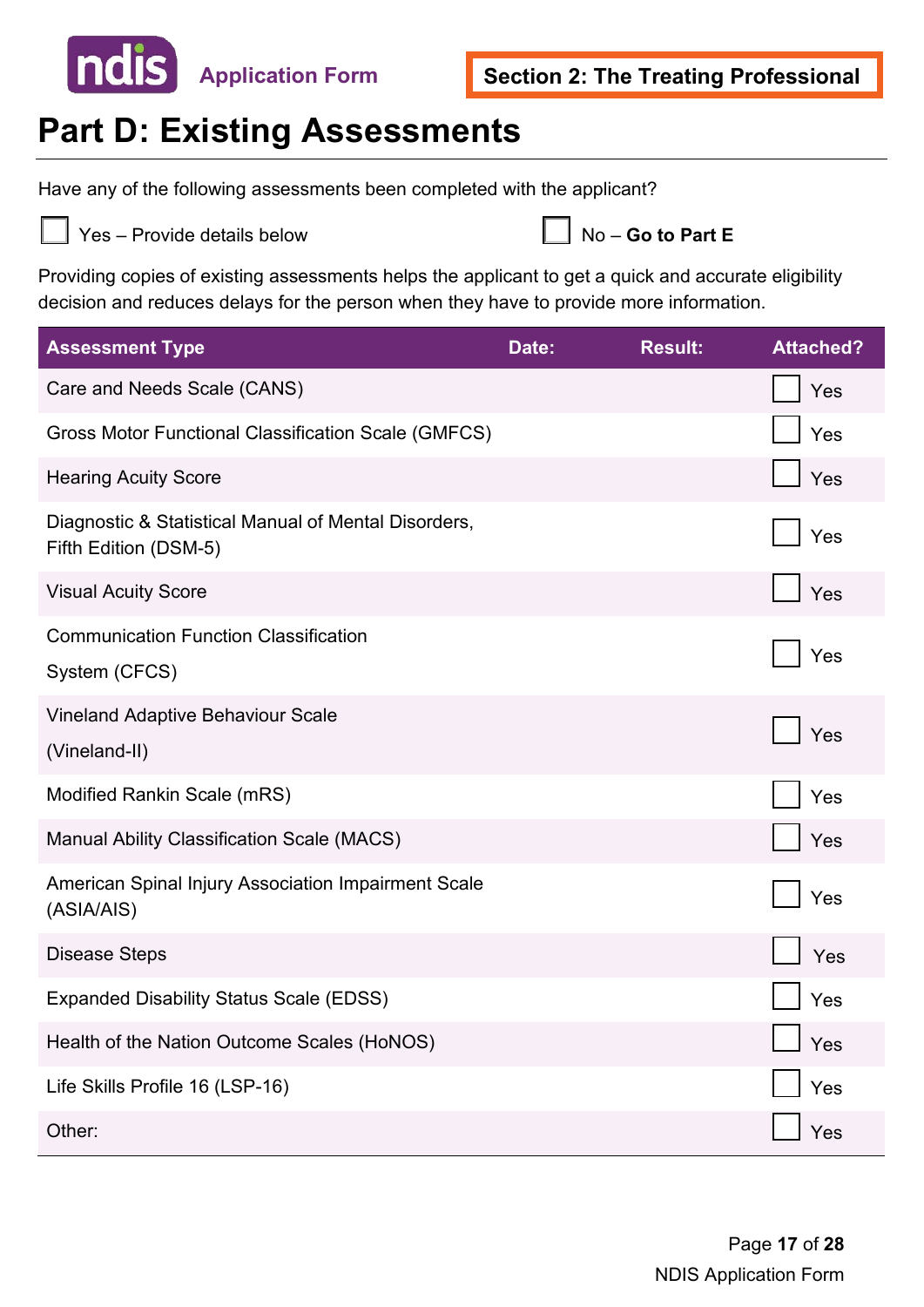

## **Part E: Evidence of functional capacity**

You can provide evidence about how the person's disability impacts their functional capacity by:

- sending copies of existing assessments from allied health professionals or other specialists, or,
- completing **Part E**.

#### **What are the impacts across key domains?**

**Part E** asks you to describe the ways an applicant's disability impacts their functional capacity across key domains. This information is required to demonstrate whether they experience substantially reduced functional capacity in one or more life activities.

#### **Describe what the applicant can, and can't, do**

Your response should take into account what the applicant can and cannot do, independently, with regard to the typical capacity of others of a similar age. A person would be considered to be unable to participate effectively in activity if they cannot safely complete one or more of its components; rather than when they complete a task more slowly or in a different way to others.

#### **What are the impacts on the applicant's day-to-day life most of the time?**

Provide an overview of the applicant's functional capacity across the majority of their day-to-day life, rather than when they need the most or least support.

You can find more information about functional capacity on our website (**[ndis.gov.au](https://www.ndis.gov.au/)**). Select '**About**', then '**Operational Guidelines**', scroll down and select '**Access to the NDIS**', then '**8.3 Substantially reduced functional capacity to undertake relevant activities**'.

**Note:** Provide details within each key domain, to describe how the applicant's disability **substantially impacts** their ability to effectively complete or participate in specific life activities.

#### **1. How does the applicant's disability substantially impact their functional capacity?**

#### **Key Domains Affected life activities**

#### **Mobility**

 walking, freely getting in and out of bed, (or moving around) involves using limbs for physical activities such as standing, and leaving the home.

If indicated, also complete **Question 2.1**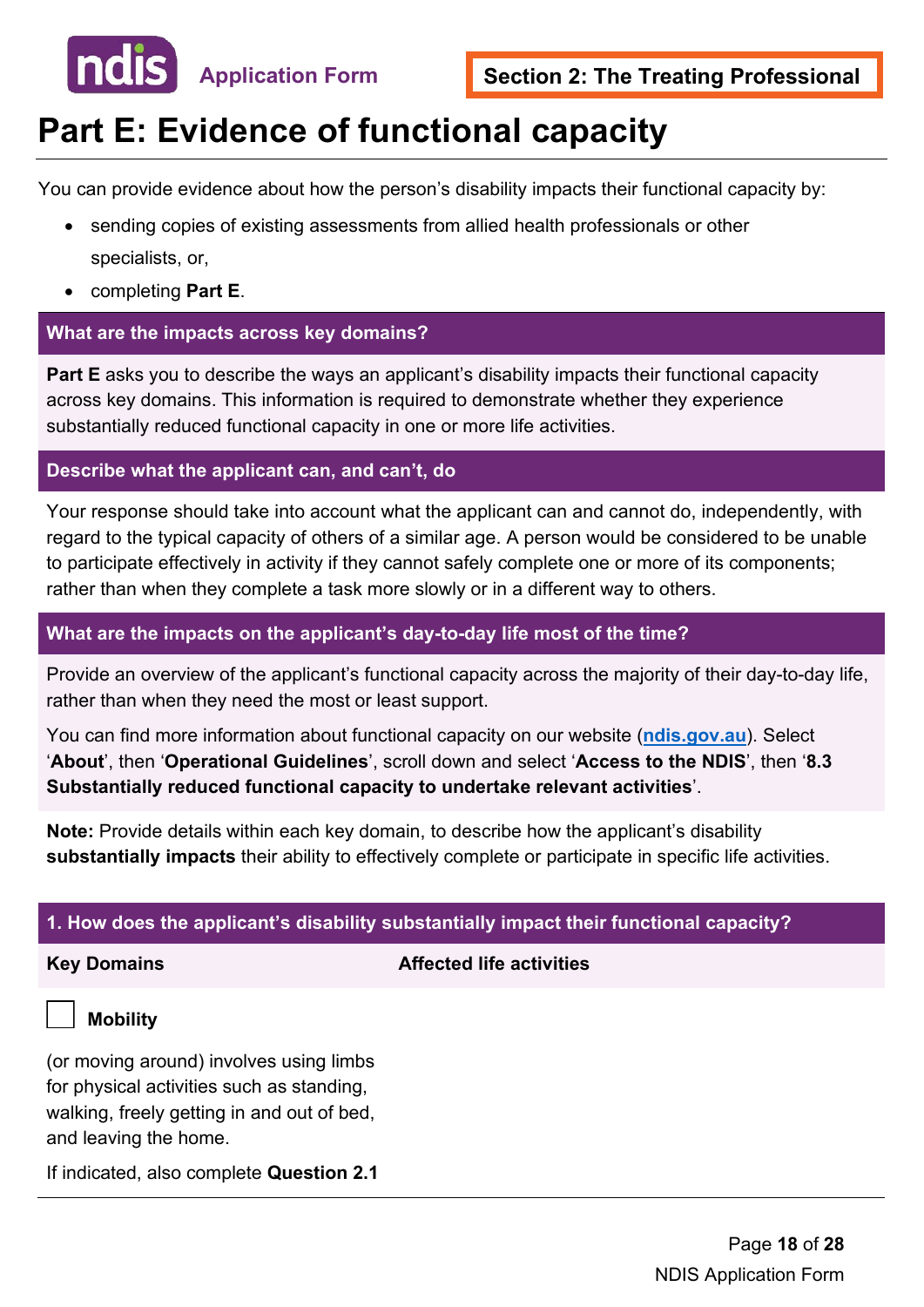#### **Communication**

involves expressing wants and needs through spoken, written and/or nonverbal methods, and understanding others.

If indicated, also complete **Question 2.2** 

#### **Socialising**

involves making and keeping friends, interacting with the community, and behaving within reasonable limits.

If indicated, also complete **Question 2.3** 

### **Learning**

 remembering information, and using involves understanding and new skills.

If indicated, also complete **Question 2.4** 



#### **Self Care**

 involves meeting personal needs, such as hygiene, grooming, feeding and health. (not required for Applicants aged 0–2 years).

If indicated, also complete **Question 2.5** 

#### **Self-Management**

involves organising life, such as making decisions, problem-solving, and managing finances. (not required for Applicants aged 0–8 years).

If indicated, also complete **Question 2.6**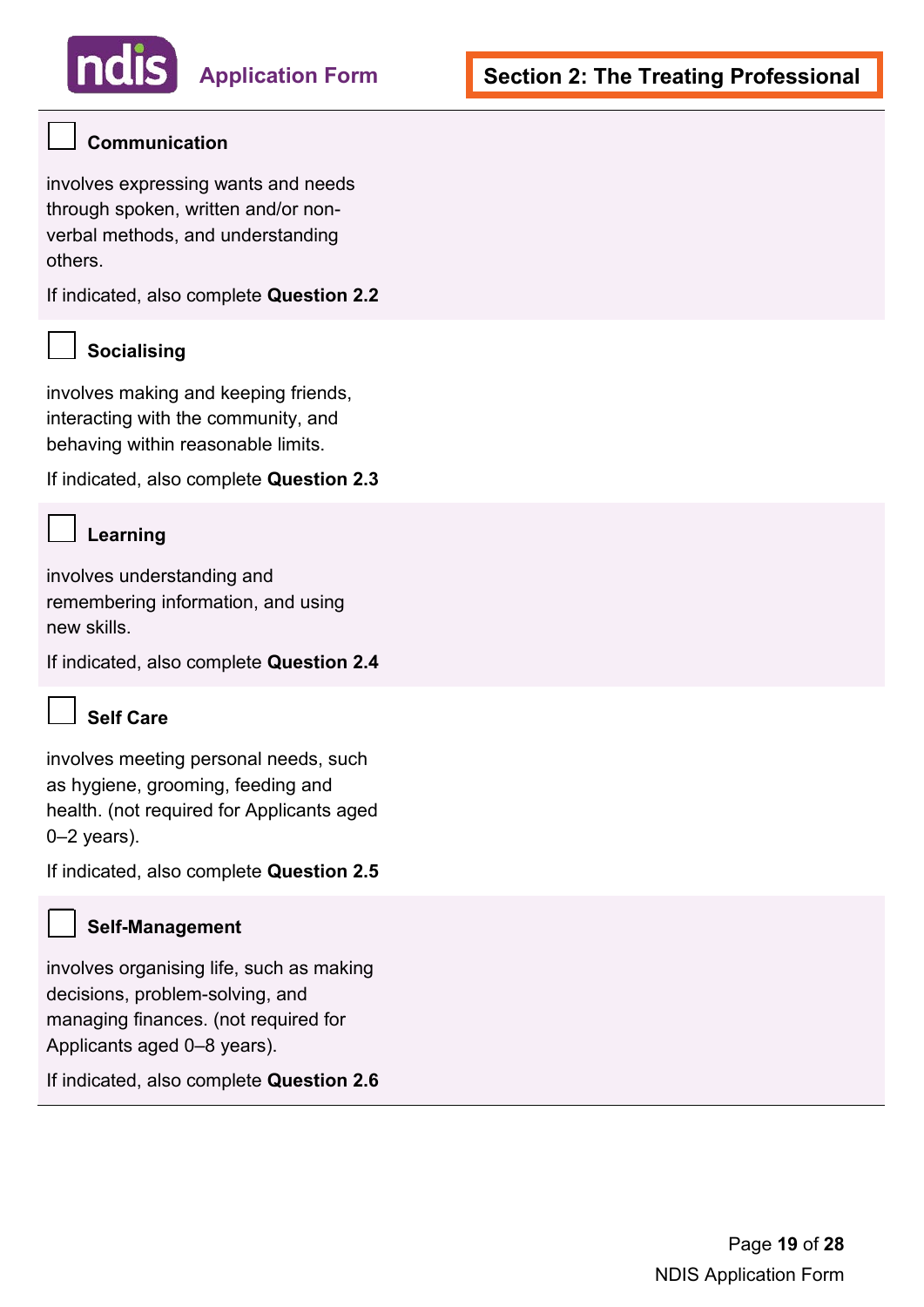

#### **2. What type and frequency of assistance does the applicant need?**

#### **2.1 Mobility**

**What type(s) of mobility assistance does the applicant need to participate in the life activities listed above?** 



 $\overline{\phantom{a}}$ 

#### **Home and/or environment modifications**

Specify type and frequency of assistance required:



 $\overline{\phantom{a}}$ 

#### **Assistive equipment and technology**

Specify type and frequency of assistance required:

### **Assistance from other persons**

Specify type and frequency of assistance required:

#### **2.2 Communication**

**What type/s of communication assistance does the applicant need to participate in the life activities listed above?** 

### **Home and/or environment modifications**

Specify type and frequency of assistance required:

**Assistive equipment and technology**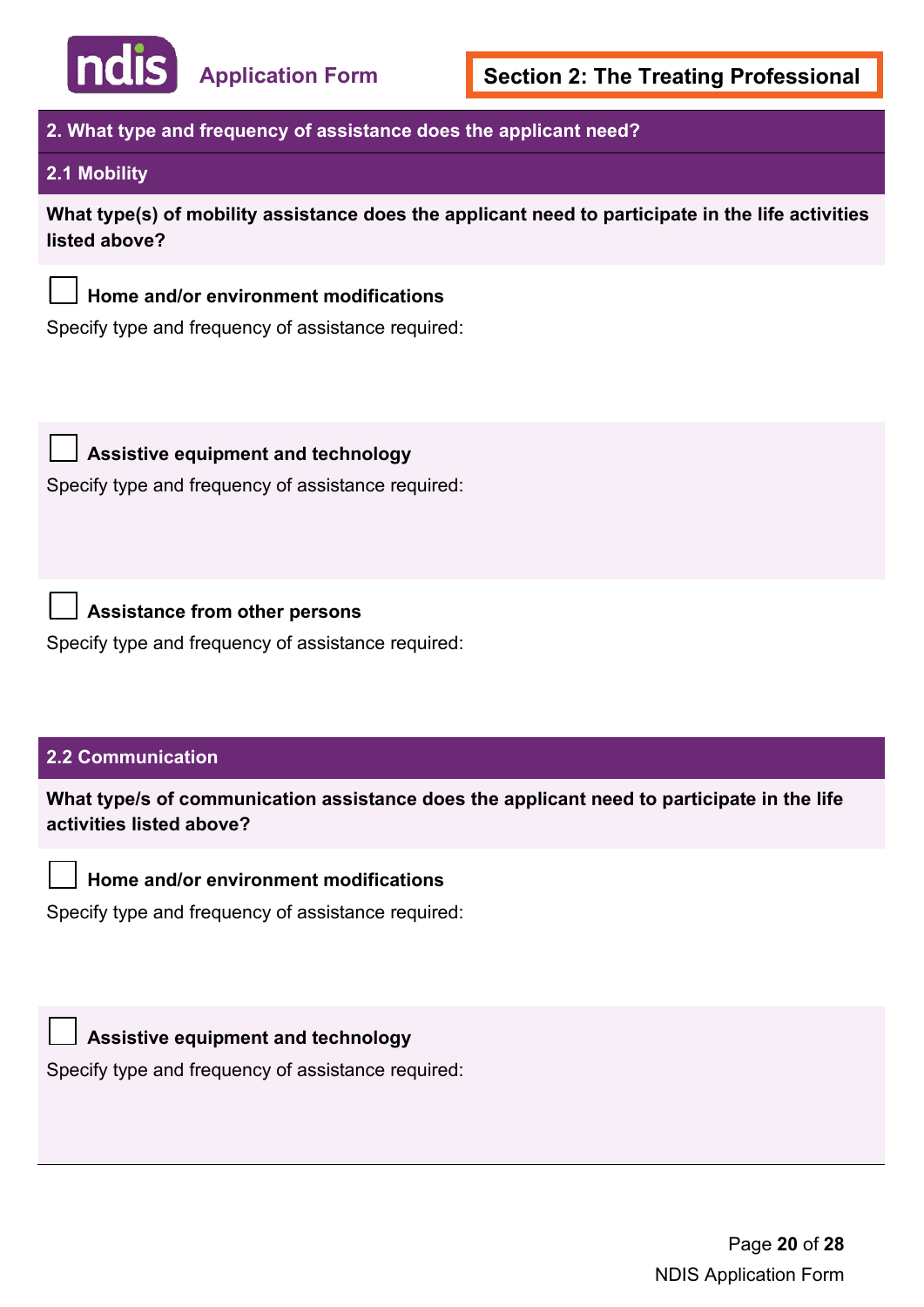

#### **Assistance from other persons**

Specify type and frequency of assistance required:

#### **2.3 Social Interaction**

**What type/s of social interaction assistance does the applicant need to participate in the life activities listed above?** 

**Home and/or environment modifications** 

Specify type and frequency of assistance required:

 $\Box$ 

#### **Assistive equipment and technology**

Specify type and frequency of assistance required:

**Assistance from other persons** 

Specify type and frequency of assistance required:

#### **2.4 Learning**

**What type/s of learning assistance does the applicant need to participate in the life activities listed above?** 



#### **Home and/or environment modifications**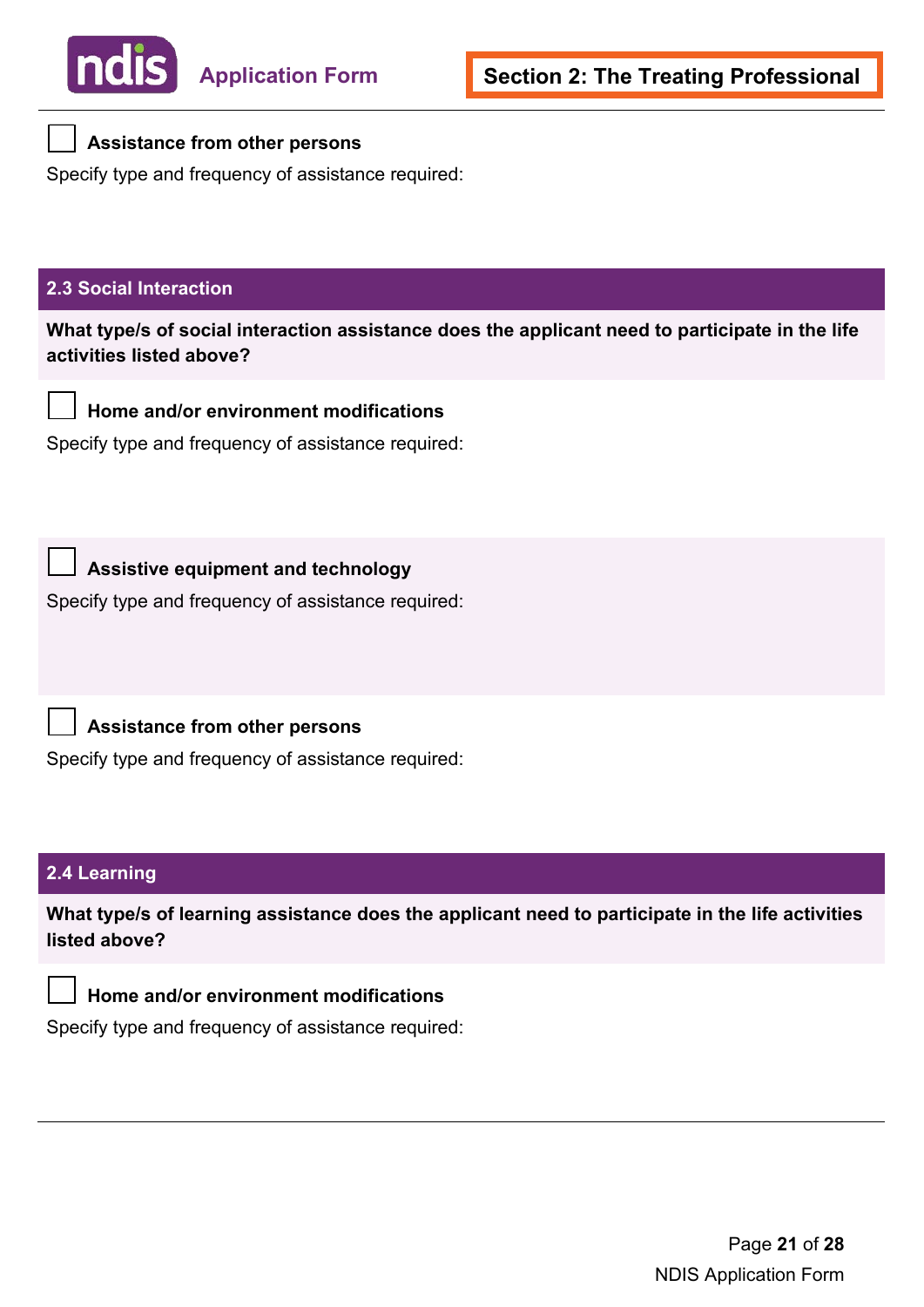

#### **Assistive equipment and technology**   $\overline{\phantom{a}}$

Specify type and frequency of assistance required:

 **Assistance from other persons**   $\overline{\phantom{a}}$ 

Specify type and frequency of assistance required:

#### **2.5 Self-Care (not applicable for applicants aged 0–2 years)**

**What type/s of self-care assistance does the applicant need to participate in the life activities listed above?** 

**Home and/or environment modifications** 

Specify type and frequency of assistance required:

**Assistive equipment and technology** 

Specify type and frequency of assistance required:



 $\overline{\phantom{a}}$ 

 $\overline{\phantom{a}}$ 

**Assistance from other persons**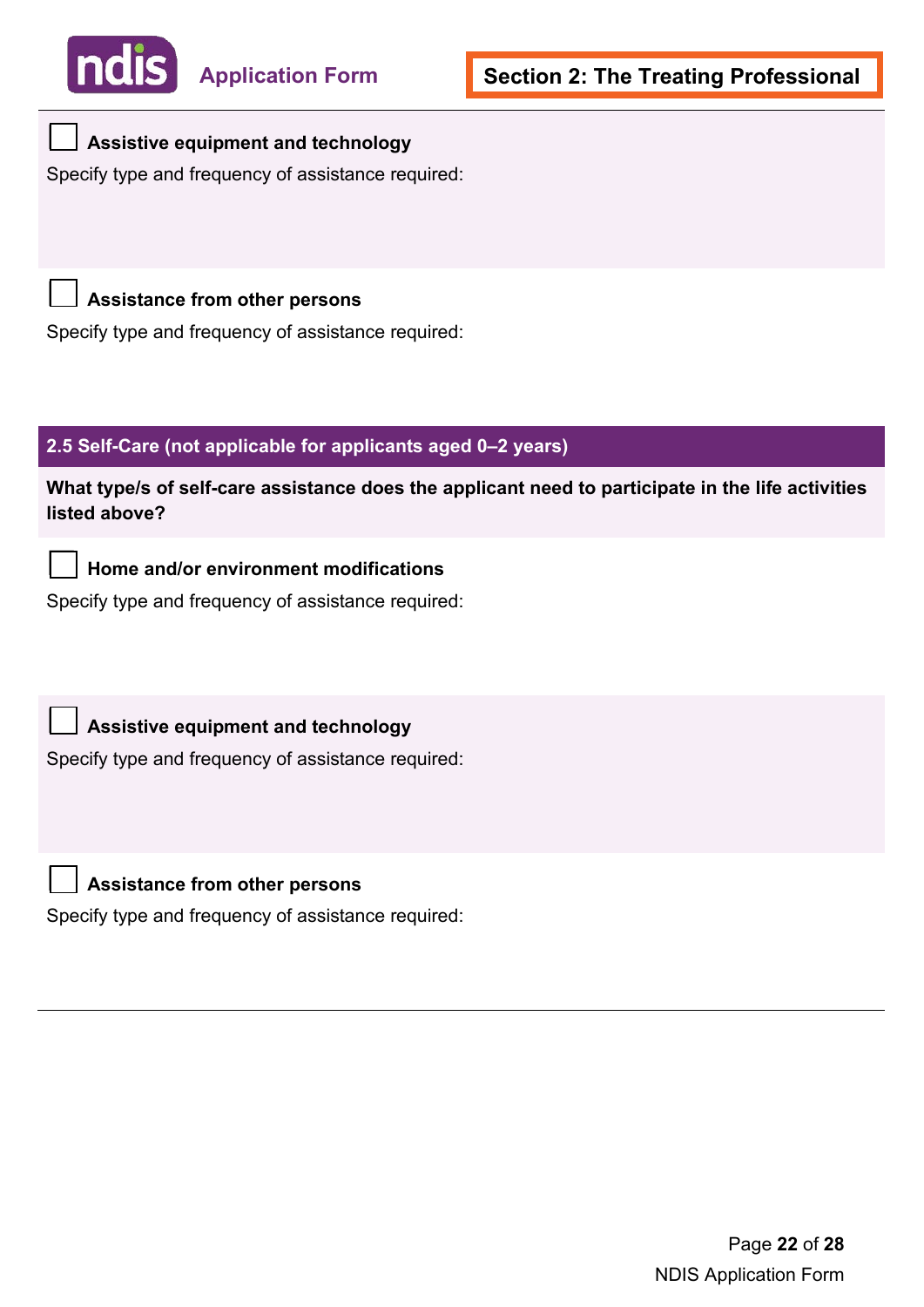

**Application Form** 

#### **2.6 Self-Management (not applicable for applicants aged 0–8 years)**

**What type/s of self-management assistance does the applicant need to participate in the life activities listed above?** 

### **Home and/or environment modifications**

Specify type and frequency of assistance required:

![](_page_22_Picture_8.jpeg)

#### **Assistive equipment and technology**

Specify type and frequency of assistance required:

**Assistance from other persons**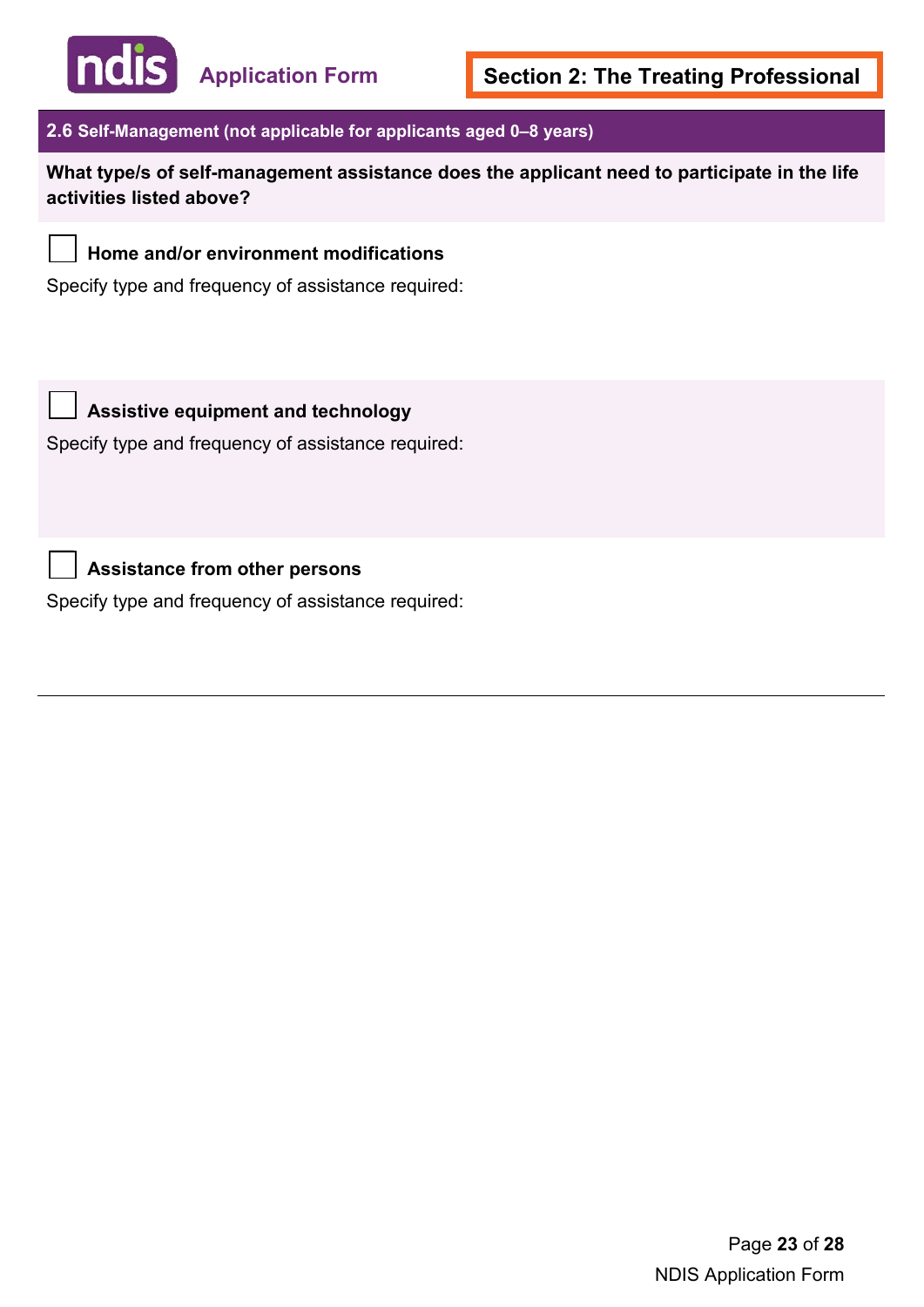![](_page_23_Picture_0.jpeg)

**Section 2: The Treating Professional** 

## **Part F: Additional Notes**

**Do you want to provide any further information?**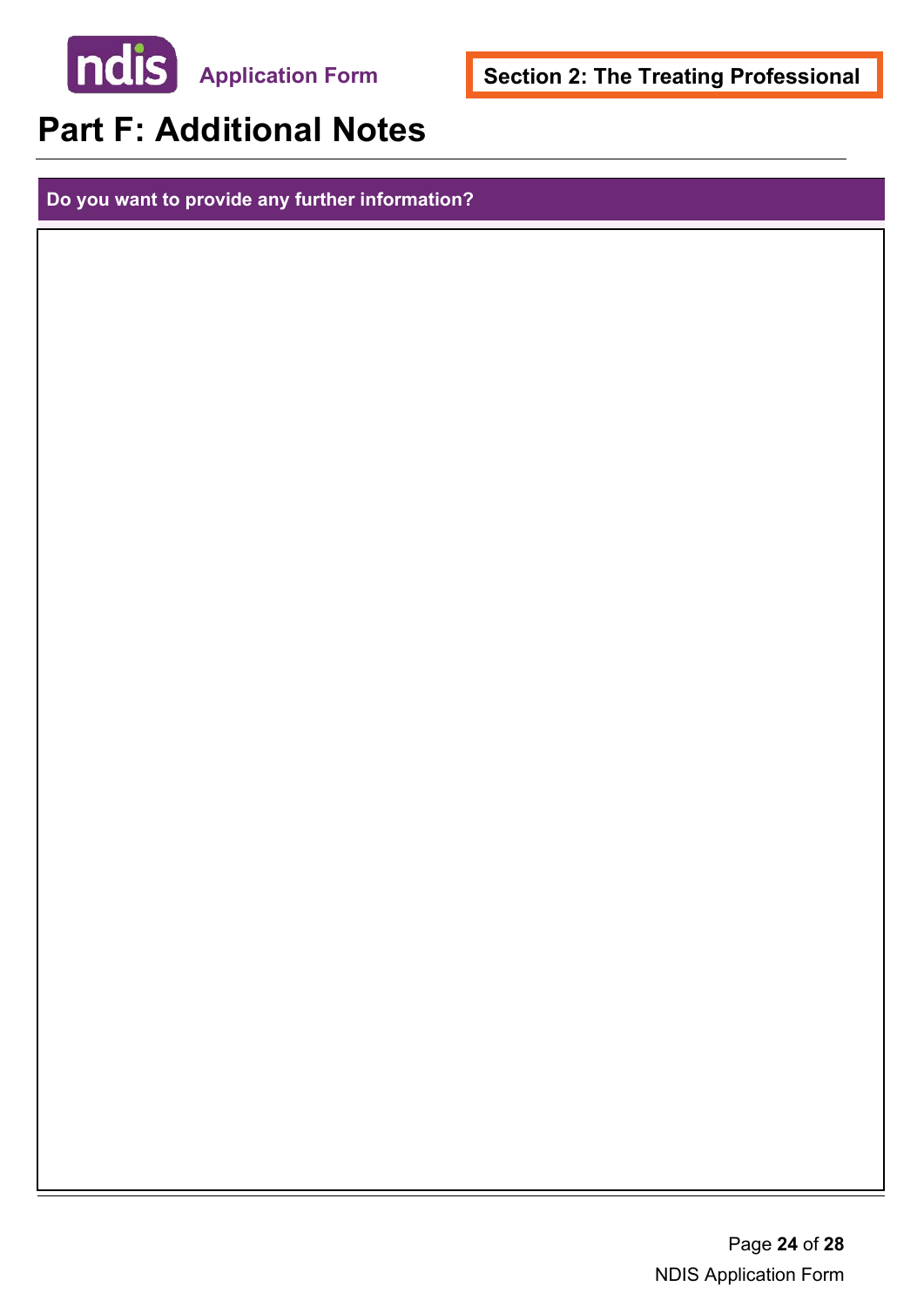![](_page_24_Picture_0.jpeg)

## **Part G: Treating Professional's Signature and Declaration**

 endorsement (i.e. signature and date) below. You must complete **Part G**. **Section 2 cannot be processed** without the Treating Professional's

#### **By signing this document:**

- I certify that the information I have provided is true and correct, and that I have supplied all of the available information and documents needed for the applicant's application.
- I understand that giving false or misleading information is a serious offence.
- I consent to being contacted at a later date by an NDIA representative if required.
- **1. Treating Professional's signature:**
- **2. Treating Professional's full name:**
- **3. Date:**

(DD/MM/YYYY)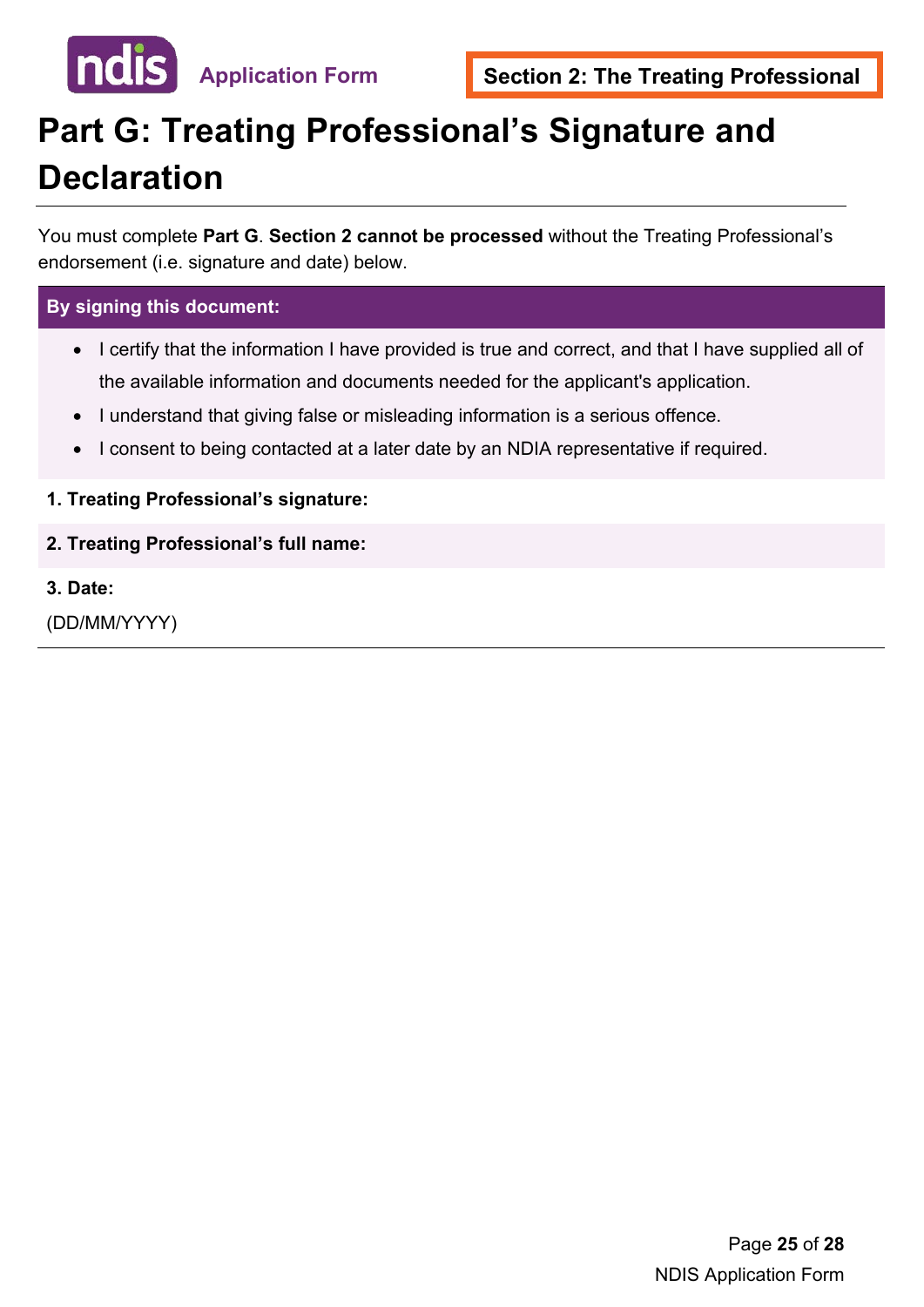## **Attachment A: NDIS Application Form Checklist**

Please return completed form and information below to the NDIA in any of the ways listed on the front page of this application form.

| Section 1: Completed by Applicant/Representative (pages 2-13)                              |  |
|--------------------------------------------------------------------------------------------|--|
| Part A: Applicant's Information                                                            |  |
| Part B: Privacy and Consent Declaration                                                    |  |
| <b>Part C: Contact Methods</b>                                                             |  |
| Part D: Parent, Legal Guardian, or Representative Information (if applicable)              |  |
| <b>Part E: Overview of Disability</b>                                                      |  |
| Part F: Applicant or Representative Signature and Declaration                              |  |
| Attachments: Information/evidence of Authorised or Legal representative (if applicable)    |  |
| Attachments: Information/evidence of disability and/or functional capacity (if applicable) |  |
| Section 2: Completed by Treating Professional (pages 14-26)                                |  |
| <b>Part A: Treating Professional's Information</b>                                         |  |
| Part B: Evidence of Disability                                                             |  |
| Part C: Early Intervention Support Needs                                                   |  |
| <b>Part D: Existing Assessments</b>                                                        |  |
| Part E: Evidence of Functional Capacity                                                    |  |
| <b>Part F: Additional Notes</b>                                                            |  |
| Part G: Treating Professional's Signature and Declaration                                  |  |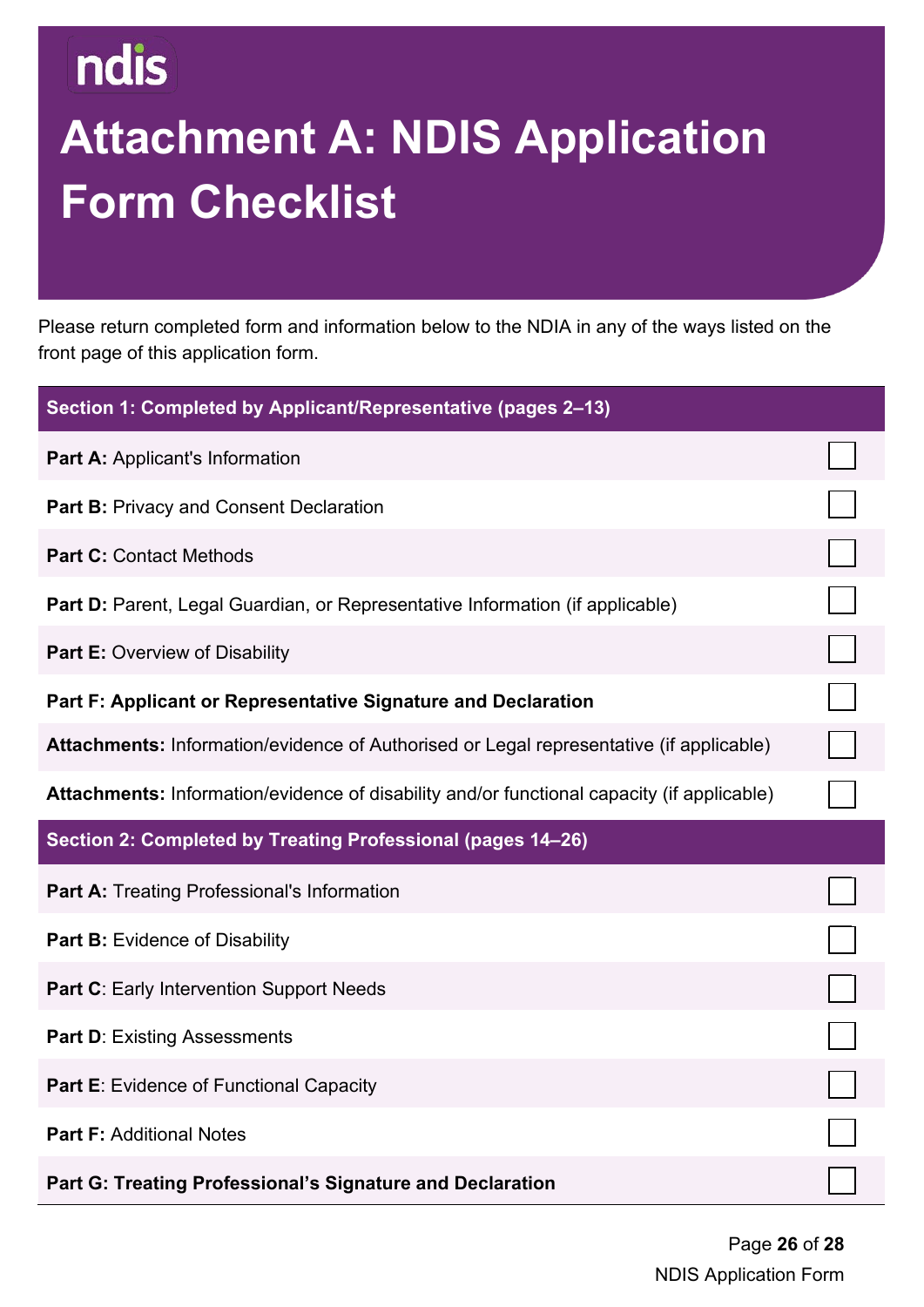## **Attachment B: Proof of Age and Residence**

#### **Proof of Age – Applicant is under 65 years of age**

Consent to use the applicant's Centrelink record, or

A copy of one of the following documents to verify the applicant's date of birth:

- birth certificate
- driver's licence
- proof of age card (issued by state licensing authorities)
- current passport biodata page (i.e. page containing photograph)
- my First Health Record ('Blue Book' in some states) signed by Doctor/Midwife (infant 0-3 months)
- adoption papers.

#### **Proof of Residence – Applicant lives permanently in Australia**

Consent to use the applicant's Centrelink record, or

A copy of one of the following documents to verify the applicant's current address:

- utility bill (within the last 3 months) with applicant's current address
- lease, rental agreement or contract of house purchase (current year)
- council rates notice (current year)
- home insurance policy (current year).